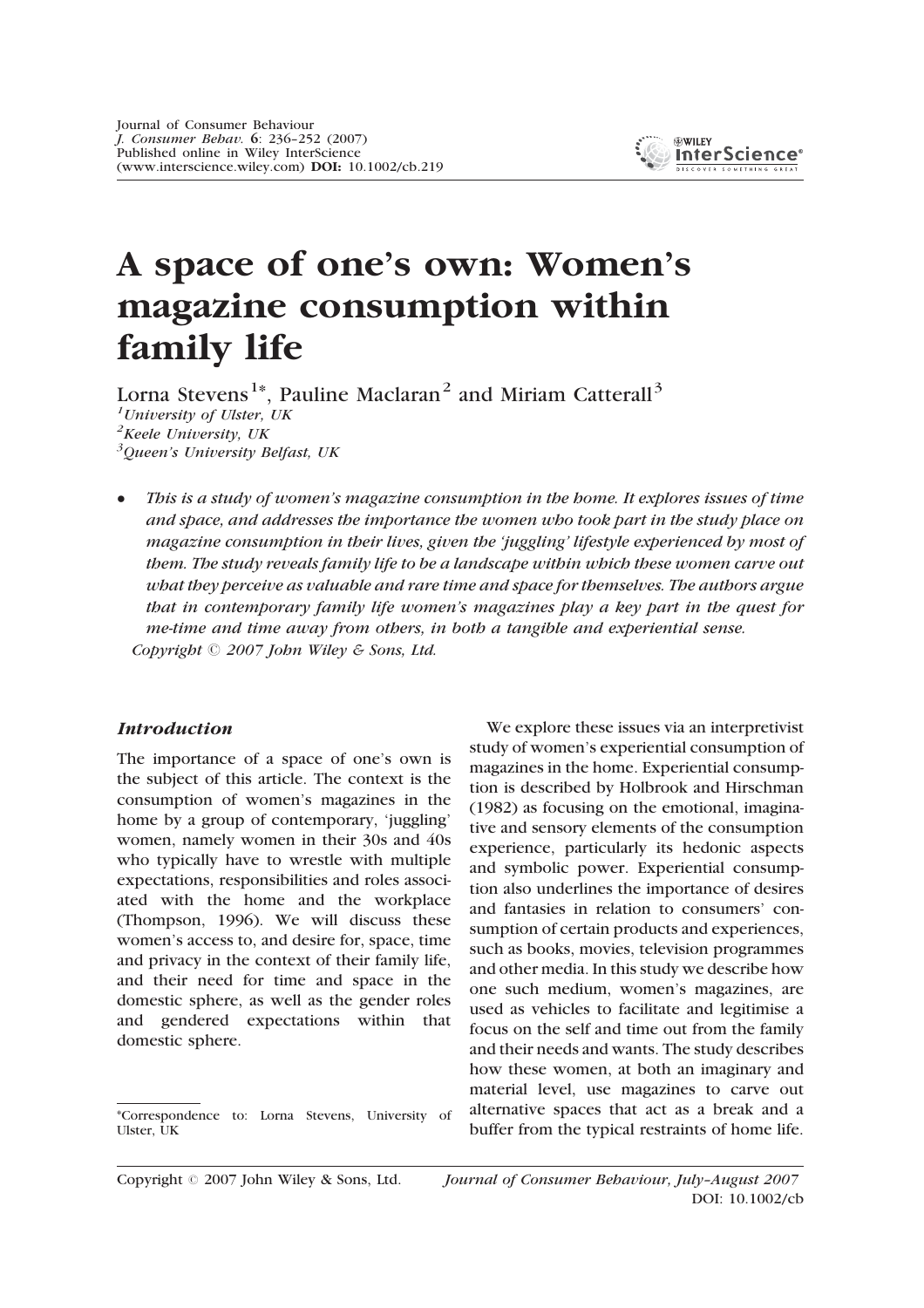We explore the strategies and scenarios that characterise their disengagement from their typically multiple roles as wives, and/or housekeepers, and/or mothers, and the tension that exists for them between communal family living and their separate needs, as individuals, for privacy and space. We will argue that this quest for time out and 'me-time' represents an important desire for women to assert their right to a space of their own within the home environment, and in the midst of the hurly burly of everyday family life.

Women's magazines are a key medium for women, and indeed their demand has been sustained since their inception in the 18th century. Despite competition from new media, reading is currently prospering, according to Keynote (2005a), with an increase in books readership of 17.0 per cent and a rise in magazine readership of 6.1 per cent from 2004 to 2005 in the UK market. Keynote forecasts that the women's magazine market in the UK 'will continue to grow' from 2005 to 2009, despite competition from newspapers, television and the Internet. Readership of women's monthly magazines rose by 1.1 per cent during 2004 and it is now worth an estimated £402.9 m per annum in the UK (Keynote, 2005b). Research on readership of women's magazines reveals that 35 per cent of women are loyal readers who buy the same magazine every month.

Women's magazines enable women readers to enter a 'shared imaginary' (Finnegan, 1997), that is to say, an imagined community of other women readers who share common experiences and interests. The notion of an 'interpretive community' of readers is welldocumented in literary theory (Fish, 1980), and it is a theoretical concept that has been applied to advertising research (see, e.g. Scott, 1994; Stern, 2000). In the women's magazine literature, the 'community' offered by a magazine has been likened to a 'dream world' of mutual desires and shared concerns (Winship, 1987).

In this paper we explore the experiential and symbolic aspects of women's magazine consumption in relation to the mental, spatial

and temporal aspects of consumption in the context of the geography and territories of the household. Space as regards the domestic sphere has a tangible, literal meaning that addresses issues of individual privacy, territory and the boundaries between communal and individual spaces (King, 2004). Space may also be envisaged in an intangible, imaginary sense, a mental space that is as much about psychological distancing as physical distancing. As such, it may be envisaged as a psychological need akin to a kind of selftherapy. In another sense, however, space is located in a particular place, in this case the home, and in the home environment space cannot be considered separately from time, as the two tend to be inextricably interlinked, especially for women, as we will demonstrate.

# Spaces of separation: Individual space versus collective space in the home

The modernist equation of liberation with individualism has had particular consequences for women in that it led to liberal feminism becoming the dominant narrative of women's liberation. This so-called 'selfism' discourse proved to be very problematic for women, however, in that it perceives liberation as an individual struggle rather than a collective struggle. One can see its prevalence in women's magazines throughout the 1970s and 1980s (Ferguson, 1983; Winship, 1987; Ballaster *et al.*, 1991). In the 21st century, however, the narrative of individualisation in the context of femininity has come to equate individual freedom, in postmodern terms, with women's right to 'me-time' and selfindulgence. After all, many of the battles for equality in the workplace and in the home are perceived to have been won, and thus attention has turned to the private sphere as a place where these 'juggling' women assume their traditional roles as mothers, home-makers and housekeepers and also try to unwind from the demands of their day-to-day responsibilities, both in the home and in the workplace. In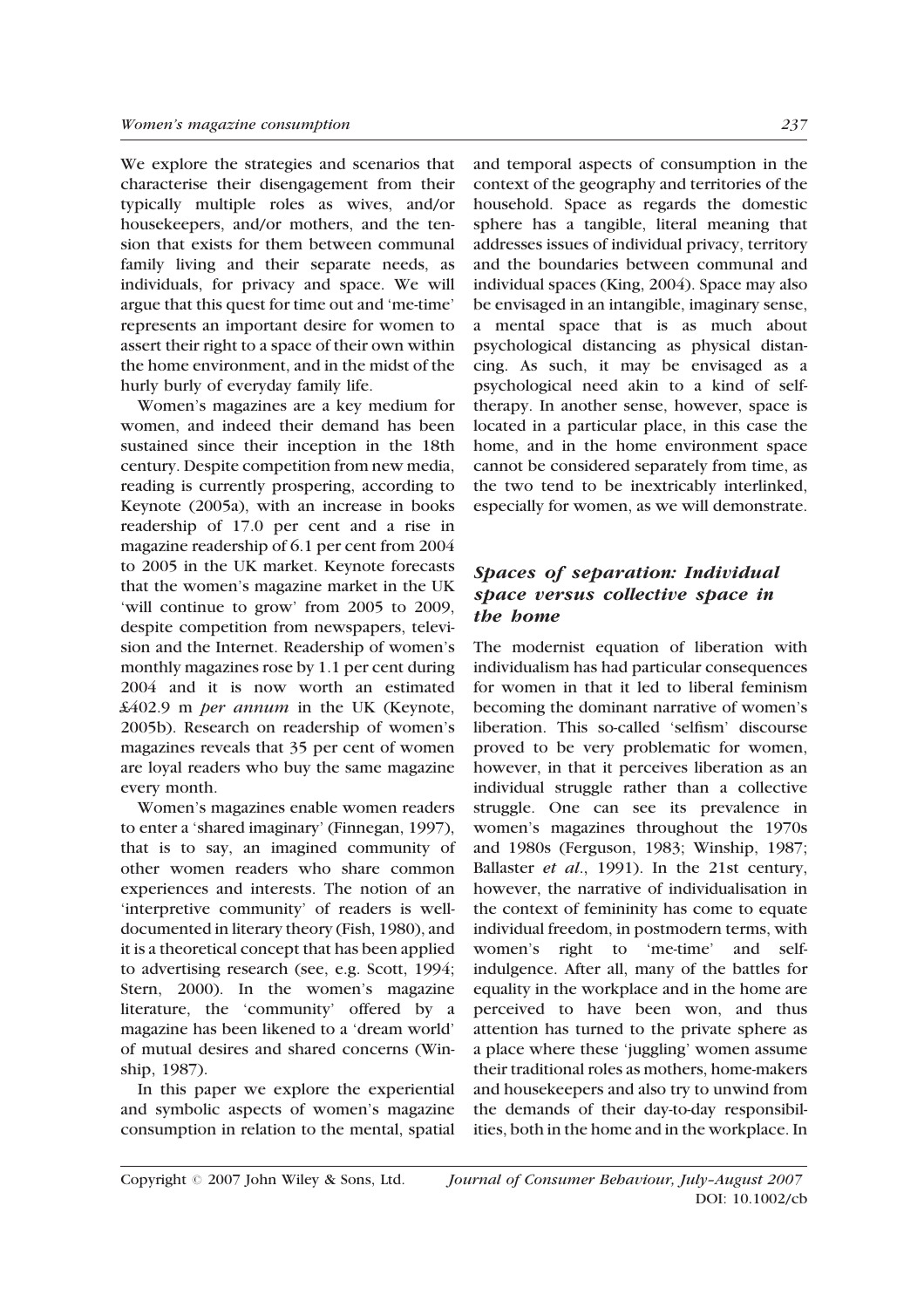the context of the private sphere, then, liberation may take the form of small acts of assertion and rebellion within family life that acquire a powerful, symbolic quality. They also have some political significance, albeit at a micro level, in that battles for personal space are continually waged and contested in the home, as finite space is negotiated and re-negotiated by individual family members.

The right to individual space has always been a particularly problematic concept for women in our culture. This is because women frequently have to reconcile their right to space and time out from others with the relational and work demands of family life. Above all, they have to overcome the guilt associated with putting self before others (Beck and Beck-Gernsheim, 2001; Lash, 2001). The present authors have discussed elsewhere the ambivalence and guilt experienced by women readers of magazines in relation to the concepts of me-time and self-indulgence (Stevens et al., 2003). Gray's (1992) study of household leisure activities also revealed the guilt experienced by women in relation to leisure in the home generally. Chodorow's (1978) influential study of gender development and gendered subjectivity argued that women are conditioned to be nurturing, relational and familial, whereas men are conditioned to be independent, separate and autonomous. If we accept Chodorow's argument, one can see how the notion of 'me-time' might conflict with the dominant, accepted narrative of femininity. Our research indicates that despite the passage of time and the concomitant improvement in women's 'lot', self-nurturing and private space continue to be complex and problematic concepts for women in the 21st century.

Moreover, privacy within the home can be particularly problematic for women, not least from a design point of view. Munro and Madigan (1999) note that since the 1960s housing in the UK has adopted the North American, modernist emphasis on open-plan living. New housing has become based on communal spaces, such as open-plan kitchen/ diners, which appeal to consumers' demands

for a sense of light and space. Given the typical layout of new housing it thus becomes more and more difficult to have individual privacy, except in the bedrooms. Indeed many children now have their own multi-functional bedrooms, which give them their own privacy and also give parents privacy from them (Murdock et al., 1995). Men are also likely to have their own rooms, for example a DIY workroom or shed, or other hobby-type affiliated spaces (Morley, 2000). It is rare for a woman to have a room of her own, however, unless it is the kitchen, which is also 'the heart of the process of domestic labour' (Morley, 2000, p. 72). Unless the woman is without a partner, the sanctuary of the bedroom is a shared sanctuary, and thus privacy is a particularly difficult concept for many women in our culture.

Women's traditional responsibility for domestic order also means that they are not always able to enjoy home as a relaxing haven in the way other household members can, particularly since women have been typically responsible for emotional care, peace-keeping and domestic harmony, at least according to familial ideology (Gray, 1992; Munro and Madigan, 1999). One way in which women take time out within a crowded family scenario is to distance themselves, perhaps by cooking or ironing whilst others watch TV. This 'busy-ness' can create a space without the pointed separation that would be indicated if they left the room (Munro and Madigan, 1999).

Aside from relational demands, the home also suggests humdrum aspects and drudgery, especially for women, who continue to do most of the household chores (Oakley, 1974; Gray, 1992; Morley, 2000). In this context, magazine consumption may be an act that serves to offer an interlude or break from the demands and routine activities of family life. Women consumers of magazines in the home may thus be conceptualised as active individuals, constructing and making sense of a particular consumption practice in the context of their everyday lives, and trying to balance their needs with the needs of others in the family. These needs are increasingly accepted and uncontested ones in our culture, given that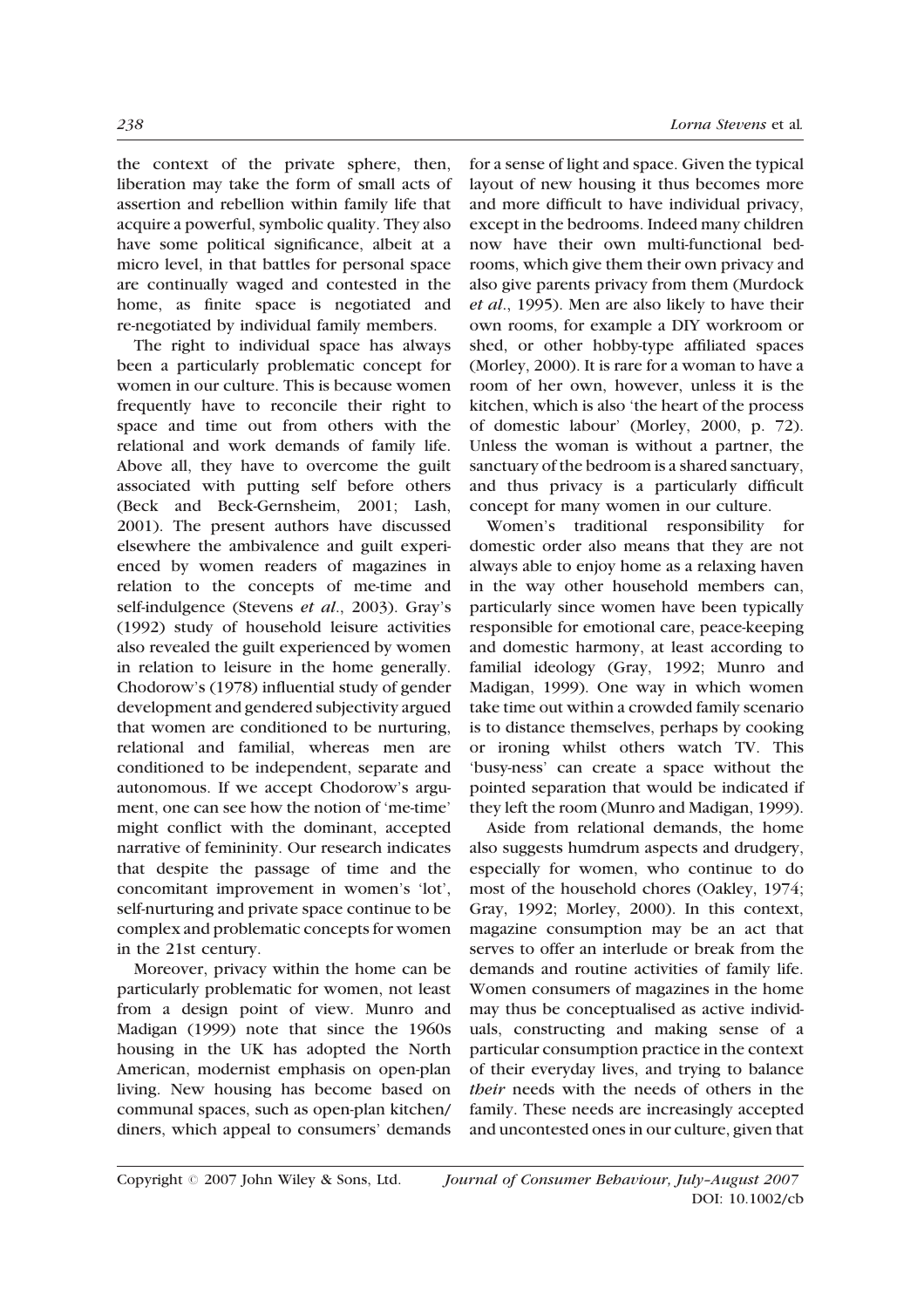they are in line with the democratisation of the family away from patriarchal values (Munro and Madigan, 1999). Indeed women's right to time and space is now so well-acknowledged that it has become woven into narratives of womanhood in consumer culture and media texts, particularly visible in advertising narratives. As we will argue, however, issues of time and space continue to be complex and difficult ones for women.

## Women's genres and women's lives

Women's genres such as soap opera, romance fiction and women's magazines can best be understood when viewed through the lens of 'women's culture' (Showalter in Abel, 1982). This perspective positions women's genres within a 'muted' communality of women based on equality and sisterhood, and as such women's culture can be perceived as an empowering one that often serves to mock the dominant (male) discourse and culture (Radner, 1995). Women's genres have been traditionally associated with low culture as opposed to high culture, and consequently have been trivialised and denigrated (Lury, 1996). Indeed mass culture in all its forms has been traditionally perceived as 'feminine and inferior' (Huyssen, 1986, p. 196, in Hollows, 2000). This perspective has been challenged and indeed overturned, with cultural studies critics now celebrating popular culture as important cultural practices that privilege consumption and 'the beliefs and practices of ordinary people' (Schudson, 1998, p. 495). The shift in focus is symptomatic of the breakdown of high culture and low culture, and indeed many other binary oppositions in contemporary Western consumer culture (Nowell-Smith, 1987; Frith, 1998). It is typically attributed to postmodernism, and McRobbie (1994) argues that one of the major effects of postmodernism in cultural studies has been to take 'popular pleasures seriously' (p. 26). The new Zeitgeist manifests itself as a postmodern interest in readers and consumers

rather than a modernist interest in producers and texts, in how texts are received and interpreted by readers, rather than in how they are constructed and made.

There has been considerable debate in the past 10 years or so about the relationship between feminism and postmodernism (see, e.g. Nava, 1991; Ang and Hermes, 1997; Shildrick, 1997; Creed, 1998; Morris, 1998), and the issue of whether women's genres should be understood within a modernist discourse of concern and displeasure, or within a postmodernist discourse of celebration and pleasure is one that continues to rage in feminist media studies (Van Zoonen, 1994). The literature on women's magazines reflects these two conflicting discourses. The modernist concern discourse predominated in the 1970s and 1980s during Second wave feminism, and resulted in some powerful critiques of women's magazines (see, e.g. Ferguson, 1983; Winship, 1987), all of which critiqued women's magazines for creating and perpetuating false consciousness in women. More recently, reader-focused studies have adopted a postmodern, non-judgemental and celebratory perspective (see e.g. Radner, 1995; Ang, 1996). Nava (1991) writes that the paradigm shift from production to consumption in these so-called postmodern times has led to an orientation towards 'fantasy, identity, meaning and protest', and ultimately to 'a new consumer activism' in relation to which women are ideally placed (p. 167). This postmodern feminist stance focuses less on the oppressive and exploitative power of women's magazines, and more on their liberatory potential: media that offer women multiple pleasures, multiple choices and indeed acknowledge multiple identities (McCracken, 1993). The focus for researchers and commentators is thus on respect rather than concern for readers, on not moralising, and on letting readers speak and judge for themselves. Above all, a postmodern emphasis stresses pleasure, creativity and reader resistance (Hermes, 1995). In keeping with this perspective, Ang (1996) suggests that rather than seeing women's genres as either a cause for concern or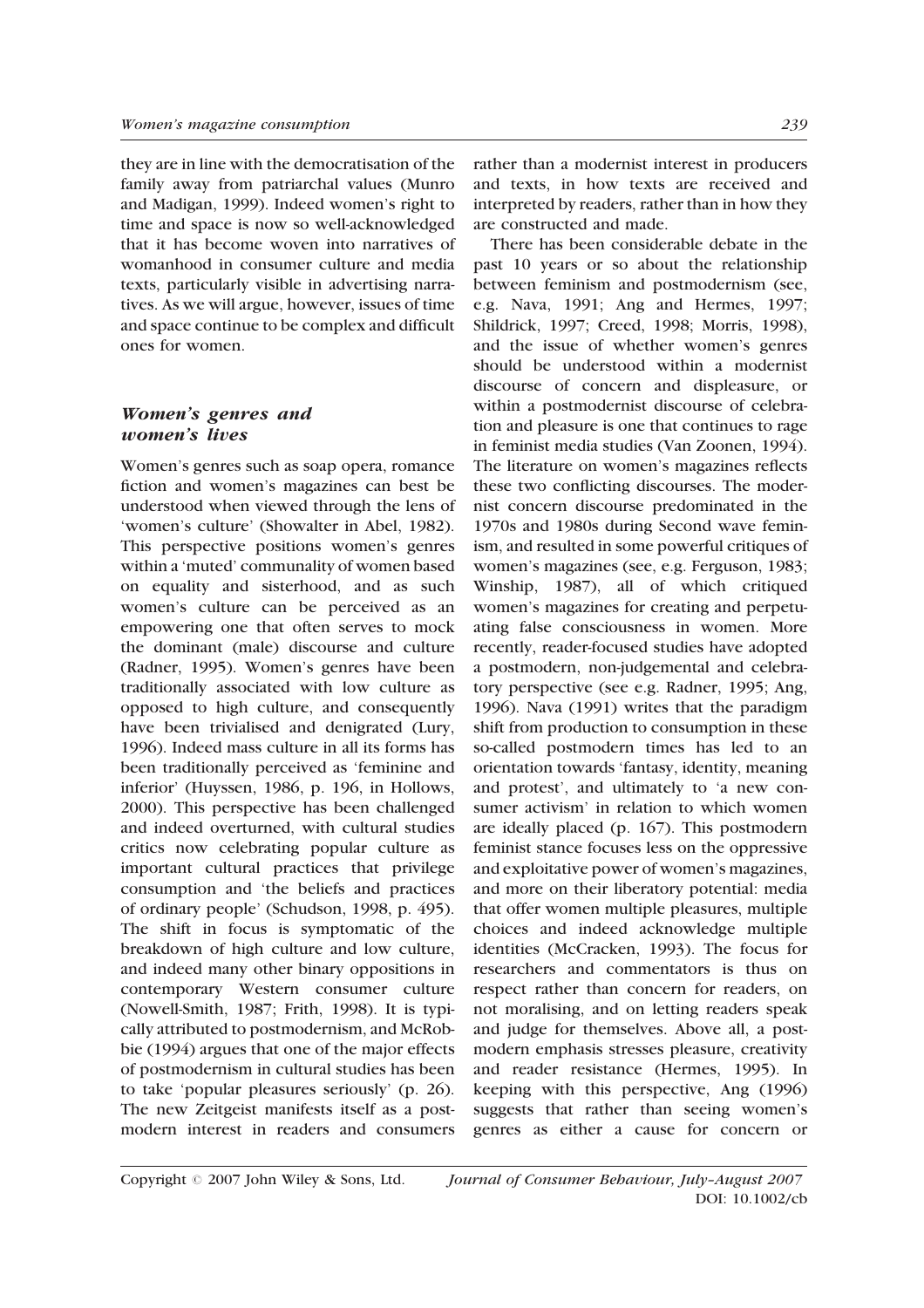something to celebrate, it is perhaps more constructive for us to adopt a flexible and pragmatic approach. Our work is positioned within this postmodern feminist perspective.

Women's genres are usually cyclical and fluid in form and they tend to comprise women-centred narratives and have a relational and private sphere focus. They are also primarily written by and consumed by women and construct and address a feminine subject (Modleski, 1982; Ballaster et al., 1991; Geraghty, 1991). Modleski (1982) has argued that women's genres reflect the deferrals, incompleteness, repetitions and lack of focus so often experienced by women in terms of their work in the home. More recently, Moores (1997) writes that they typically appeal to fantasy, but offer 'emotional realism'. Escapism and fantasy are key characteristics of women's genres, enabling women to enter ideal worlds which often bear little or no resemblance to their everyday lives (Geraghty, 1997, 1998). In their utopian appeal, however, these genres may also serve as resistance to the current social order and challenge masculine cultural norms (Modleski, 1982; Light, 1984; Ballaster et al., 1991; Beetham, 1996).

With regard to women's magazines as a genre, different magazines are read in different ways. Weekly magazines tend to be read in a shallow way as befits their format, content and purpose (Winship, 1987). However, monthly magazines (namely those that are bought regularly and are often subscribed to) are read in an entirely different manner that is in some respects more comparable to reading books. These magazines are read in a sustained, concentrated, time-intensive and attentionintensive way. This form of magazine consumption was given high status and high significance by the women who took part in this research study. Monthly magazines are typically consumed in a ritualistic manner that involves planning and anticipation, as well as scene setting and privacy. As such they facilitate a consumer ritual that is highly charged with symbolic, expressive activity (Rook, 1985). In a sense women become stage managers, materially manipulating time and

space in order to set the scene for magazine consumption.

The overall purpose of this current study has been to explore and gain a deeper understanding of the values and meanings attached to women reader's rituals surrounding magazine consumption, and how magazines assist them in configuring time and space within the confines of family life. As such, its primary focus is on women consumers, and what they make of magazines in the context of their day-to-day lives.

# Methodology

This study is based on a larger research project that involved a pool of 36 women readers of magazines ranging in age from 25 to 50. All of the women interviewed lived in Ireland and the average age of the women interviewed was 35. For details of the respondents who took part in phase two of the research project, which forms the basis of this study, refer to Table 1. The research project is located within the interpretivist paradigm and consequently it used a multi-method, qualitative approach. This included small group discussions, in-depth interviews, accompanied readings, personal diaries, personal subjective introspection and video viewings of an advertising campaign for a women's magazine. The primary focus of the study was to understand how and why women consumed magazines. The women readers were recruited using friendship pyramiding and snowballing (Hermes, 1995). The main criterion for selection was that the participants read women's magazines on a regular basis and thus broadly belonged to the same interpretive community (Fish, 1980). The women were from a range of social backgrounds, incomes and educational levels, but all were united by their common pleasure in reading women's magazines. Most of the women worked, either full-time or part-time, and thus had a role or roles in both the public and private spheres. However, like most women in contemporary Western culture, they felt primarily responsible for child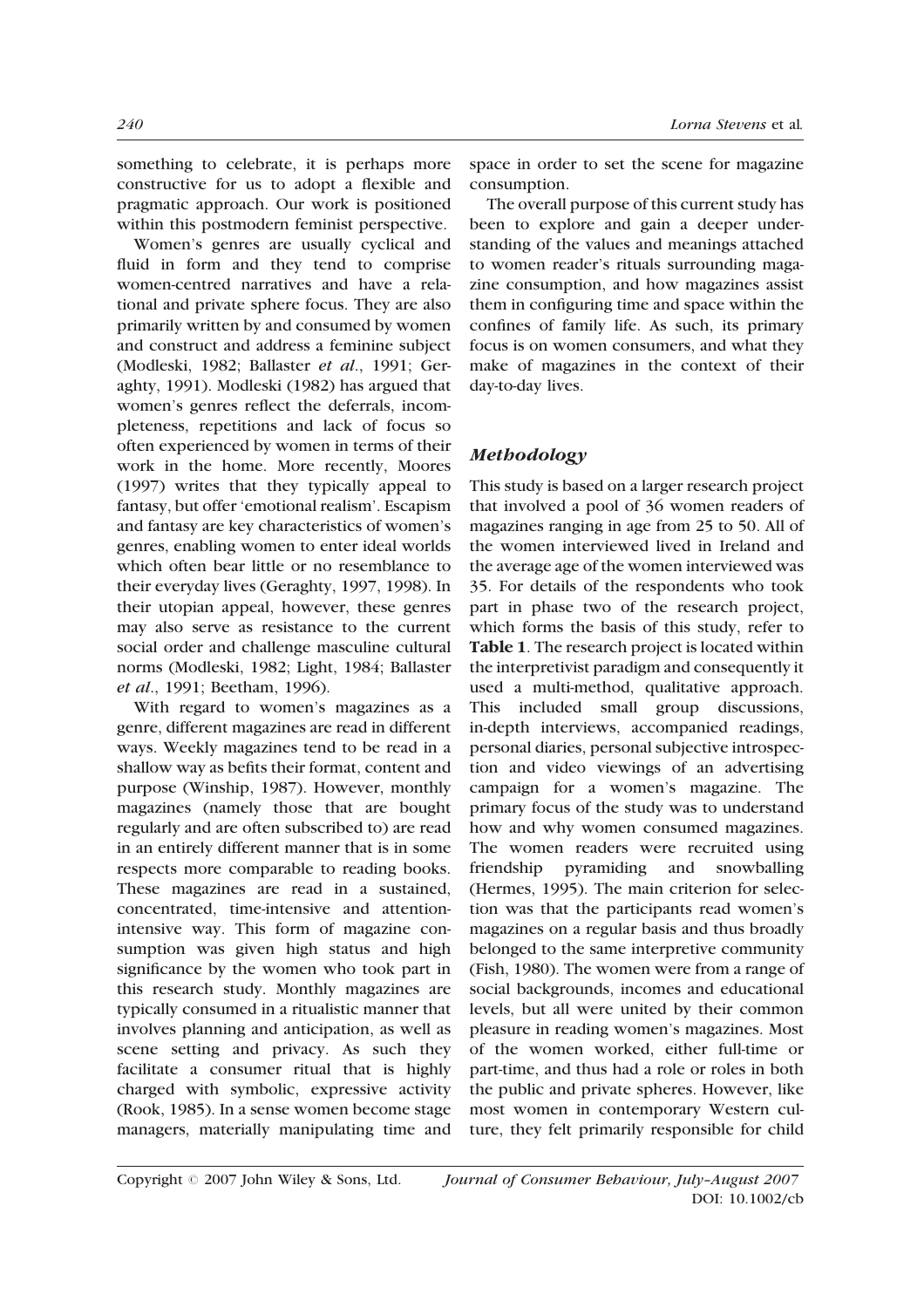| Co-habiting, two children<br>Co-habiting, two children<br>Separated, three children<br>Idren<br>Idren<br>Married, three children<br>Married, three children<br>Married, three children<br>Married, two children<br>Co-habiting, one child<br>Married, two children<br>Married, two children<br>Married, two children<br>Married, two children<br>Married, two children<br>Married, two children<br>Married, two children<br>Married, two children<br>two children<br>two children<br>Married, two children<br>Married, two children<br>Married, five children<br>Separated, one child<br>Married, One child<br>Separated, two chi<br>Separated, two chi<br>Married, one child<br>Married, one child<br>Married, one child<br>Co-habiting<br>Co-habiting<br>Married,<br>Married,<br>Married<br>Married<br>Married<br>Single<br>Single<br>34<br>3588<br>36<br>36<br>34<br>35<br>42<br>33<br>39<br>42.5<br>36<br>29<br>34<br>49<br>$\overline{40}$<br>38<br>36<br>$\overline{\mathcal{E}}$<br>42<br>34<br>$\overline{40}$<br>37<br>$\widehat{\mathcal{A}}$<br>47<br>34<br>42<br>$\overline{\mathcal{E}}$<br>44<br>Dymphna<br>Rosemary<br>Finnoula<br>Caroline<br>Isabelle<br>Nadeen<br>Andrea<br><b>Joanne</b><br>Marina<br>Donna<br>laneen<br>Sandra<br>Dervla<br>Rachel<br>Maeve<br>Helen<br>Roisin<br>Nadia<br>Marie<br>Maria<br>Carol<br>Rosia<br>Anne<br>Laura<br>Sarah<br>Juliet<br>Mary<br>Katie<br>Jules<br>Joan<br>Lucy<br>Jane<br>Julia<br>Julie<br>Erin | Occupation                                | Preferred magazines                              |
|-----------------------------------------------------------------------------------------------------------------------------------------------------------------------------------------------------------------------------------------------------------------------------------------------------------------------------------------------------------------------------------------------------------------------------------------------------------------------------------------------------------------------------------------------------------------------------------------------------------------------------------------------------------------------------------------------------------------------------------------------------------------------------------------------------------------------------------------------------------------------------------------------------------------------------------------------------------------------------------------------------------------------------------------------------------------------------------------------------------------------------------------------------------------------------------------------------------------------------------------------------------------------------------------------------------------------------------------------------------------------------------------------------------------------------------------------------------------|-------------------------------------------|--------------------------------------------------|
|                                                                                                                                                                                                                                                                                                                                                                                                                                                                                                                                                                                                                                                                                                                                                                                                                                                                                                                                                                                                                                                                                                                                                                                                                                                                                                                                                                                                                                                                 | Office administrator, civil service       | Cosmopolitan, Hello                              |
|                                                                                                                                                                                                                                                                                                                                                                                                                                                                                                                                                                                                                                                                                                                                                                                                                                                                                                                                                                                                                                                                                                                                                                                                                                                                                                                                                                                                                                                                 | Supervisor, govt agency                   | Marie Claire, Cosmopolitan                       |
|                                                                                                                                                                                                                                                                                                                                                                                                                                                                                                                                                                                                                                                                                                                                                                                                                                                                                                                                                                                                                                                                                                                                                                                                                                                                                                                                                                                                                                                                 | Mature student                            | Red, Hello                                       |
|                                                                                                                                                                                                                                                                                                                                                                                                                                                                                                                                                                                                                                                                                                                                                                                                                                                                                                                                                                                                                                                                                                                                                                                                                                                                                                                                                                                                                                                                 | University lecturer                       | Hello, OK                                        |
|                                                                                                                                                                                                                                                                                                                                                                                                                                                                                                                                                                                                                                                                                                                                                                                                                                                                                                                                                                                                                                                                                                                                                                                                                                                                                                                                                                                                                                                                 | Secretary in university department        | Now, Woman                                       |
|                                                                                                                                                                                                                                                                                                                                                                                                                                                                                                                                                                                                                                                                                                                                                                                                                                                                                                                                                                                                                                                                                                                                                                                                                                                                                                                                                                                                                                                                 | Clerical worker                           | Hello, OK, Cosmopolitan, Now                     |
|                                                                                                                                                                                                                                                                                                                                                                                                                                                                                                                                                                                                                                                                                                                                                                                                                                                                                                                                                                                                                                                                                                                                                                                                                                                                                                                                                                                                                                                                 | Senior university academic                | Marie Claire, Good Housekeeping, Homes & Gardens |
|                                                                                                                                                                                                                                                                                                                                                                                                                                                                                                                                                                                                                                                                                                                                                                                                                                                                                                                                                                                                                                                                                                                                                                                                                                                                                                                                                                                                                                                                 | Mature student                            | Vogue, Elle                                      |
|                                                                                                                                                                                                                                                                                                                                                                                                                                                                                                                                                                                                                                                                                                                                                                                                                                                                                                                                                                                                                                                                                                                                                                                                                                                                                                                                                                                                                                                                 | Journalist in local newspaper             | Vogue, Elle, Ideal Home                          |
|                                                                                                                                                                                                                                                                                                                                                                                                                                                                                                                                                                                                                                                                                                                                                                                                                                                                                                                                                                                                                                                                                                                                                                                                                                                                                                                                                                                                                                                                 | Primary school teacher                    | She, New Woman, OK, Hello                        |
|                                                                                                                                                                                                                                                                                                                                                                                                                                                                                                                                                                                                                                                                                                                                                                                                                                                                                                                                                                                                                                                                                                                                                                                                                                                                                                                                                                                                                                                                 | Housewife                                 | Marie Claire                                     |
|                                                                                                                                                                                                                                                                                                                                                                                                                                                                                                                                                                                                                                                                                                                                                                                                                                                                                                                                                                                                                                                                                                                                                                                                                                                                                                                                                                                                                                                                 | Freelance counsellor                      | Marie Claire                                     |
|                                                                                                                                                                                                                                                                                                                                                                                                                                                                                                                                                                                                                                                                                                                                                                                                                                                                                                                                                                                                                                                                                                                                                                                                                                                                                                                                                                                                                                                                 | Supervisor, govt agency                   | Ok, Hello, Cosmopolitan                          |
|                                                                                                                                                                                                                                                                                                                                                                                                                                                                                                                                                                                                                                                                                                                                                                                                                                                                                                                                                                                                                                                                                                                                                                                                                                                                                                                                                                                                                                                                 | Mature student                            | OK, Hello, Now, Woman & Home                     |
|                                                                                                                                                                                                                                                                                                                                                                                                                                                                                                                                                                                                                                                                                                                                                                                                                                                                                                                                                                                                                                                                                                                                                                                                                                                                                                                                                                                                                                                                 | Housewife                                 | Good Housekeeping, Hello                         |
|                                                                                                                                                                                                                                                                                                                                                                                                                                                                                                                                                                                                                                                                                                                                                                                                                                                                                                                                                                                                                                                                                                                                                                                                                                                                                                                                                                                                                                                                 | Part-time social/community worker         | Now, Hello                                       |
|                                                                                                                                                                                                                                                                                                                                                                                                                                                                                                                                                                                                                                                                                                                                                                                                                                                                                                                                                                                                                                                                                                                                                                                                                                                                                                                                                                                                                                                                 | Social/community worker                   | Marie Claire, OK                                 |
|                                                                                                                                                                                                                                                                                                                                                                                                                                                                                                                                                                                                                                                                                                                                                                                                                                                                                                                                                                                                                                                                                                                                                                                                                                                                                                                                                                                                                                                                 | Mature student                            | OK, Hello, Red                                   |
|                                                                                                                                                                                                                                                                                                                                                                                                                                                                                                                                                                                                                                                                                                                                                                                                                                                                                                                                                                                                                                                                                                                                                                                                                                                                                                                                                                                                                                                                 | Part-time university administrator        | Zest                                             |
|                                                                                                                                                                                                                                                                                                                                                                                                                                                                                                                                                                                                                                                                                                                                                                                                                                                                                                                                                                                                                                                                                                                                                                                                                                                                                                                                                                                                                                                                 | Freelance alternative health practitioner | Prima, She, Woman & Home, Essentials             |
|                                                                                                                                                                                                                                                                                                                                                                                                                                                                                                                                                                                                                                                                                                                                                                                                                                                                                                                                                                                                                                                                                                                                                                                                                                                                                                                                                                                                                                                                 | Part-time community worker                | Vogue, Prima, Bella                              |
|                                                                                                                                                                                                                                                                                                                                                                                                                                                                                                                                                                                                                                                                                                                                                                                                                                                                                                                                                                                                                                                                                                                                                                                                                                                                                                                                                                                                                                                                 | Administrator, govt office                | Cosmopolitan, Marie Claire                       |
|                                                                                                                                                                                                                                                                                                                                                                                                                                                                                                                                                                                                                                                                                                                                                                                                                                                                                                                                                                                                                                                                                                                                                                                                                                                                                                                                                                                                                                                                 | University lecturer                       | Homes & Gardens, Irish Interiors                 |
|                                                                                                                                                                                                                                                                                                                                                                                                                                                                                                                                                                                                                                                                                                                                                                                                                                                                                                                                                                                                                                                                                                                                                                                                                                                                                                                                                                                                                                                                 | Housewife                                 | Good Housekeeping, Woman & Home, OK              |
|                                                                                                                                                                                                                                                                                                                                                                                                                                                                                                                                                                                                                                                                                                                                                                                                                                                                                                                                                                                                                                                                                                                                                                                                                                                                                                                                                                                                                                                                 | Administrative supervisor, civil service  | Red, Cosmopolitan, Hello, OK, Country Living     |
|                                                                                                                                                                                                                                                                                                                                                                                                                                                                                                                                                                                                                                                                                                                                                                                                                                                                                                                                                                                                                                                                                                                                                                                                                                                                                                                                                                                                                                                                 | University lecturer                       | Marie Claire, Cosmopolitan                       |
|                                                                                                                                                                                                                                                                                                                                                                                                                                                                                                                                                                                                                                                                                                                                                                                                                                                                                                                                                                                                                                                                                                                                                                                                                                                                                                                                                                                                                                                                 | Plate maker, newspaper office             | Elle, Cosmopolitan, Red                          |
|                                                                                                                                                                                                                                                                                                                                                                                                                                                                                                                                                                                                                                                                                                                                                                                                                                                                                                                                                                                                                                                                                                                                                                                                                                                                                                                                                                                                                                                                 | Administrator, law firm                   | Hello, OK                                        |
|                                                                                                                                                                                                                                                                                                                                                                                                                                                                                                                                                                                                                                                                                                                                                                                                                                                                                                                                                                                                                                                                                                                                                                                                                                                                                                                                                                                                                                                                 | Administrator, govt office                | Cosmopolitan, Marie Claire, Elle                 |
|                                                                                                                                                                                                                                                                                                                                                                                                                                                                                                                                                                                                                                                                                                                                                                                                                                                                                                                                                                                                                                                                                                                                                                                                                                                                                                                                                                                                                                                                 | Secondary school teacher                  | Elle, Red, Cosmopolitan                          |
|                                                                                                                                                                                                                                                                                                                                                                                                                                                                                                                                                                                                                                                                                                                                                                                                                                                                                                                                                                                                                                                                                                                                                                                                                                                                                                                                                                                                                                                                 | Midwife                                   | Woman & Home, Good Housekeeping, Marie Claire    |
|                                                                                                                                                                                                                                                                                                                                                                                                                                                                                                                                                                                                                                                                                                                                                                                                                                                                                                                                                                                                                                                                                                                                                                                                                                                                                                                                                                                                                                                                 | Administrator, community work             | Marie Claire, Red                                |
|                                                                                                                                                                                                                                                                                                                                                                                                                                                                                                                                                                                                                                                                                                                                                                                                                                                                                                                                                                                                                                                                                                                                                                                                                                                                                                                                                                                                                                                                 | Mature student                            | Hello, OK                                        |
|                                                                                                                                                                                                                                                                                                                                                                                                                                                                                                                                                                                                                                                                                                                                                                                                                                                                                                                                                                                                                                                                                                                                                                                                                                                                                                                                                                                                                                                                 | Enterprise agency coordinator             | Marie Claire, Elle                               |
|                                                                                                                                                                                                                                                                                                                                                                                                                                                                                                                                                                                                                                                                                                                                                                                                                                                                                                                                                                                                                                                                                                                                                                                                                                                                                                                                                                                                                                                                 | School administrator                      | Cosmopolitan, Marie Claire, Red, Homes & Gardens |
| Single, one child<br>$\frac{48}{5}$<br>Sirita                                                                                                                                                                                                                                                                                                                                                                                                                                                                                                                                                                                                                                                                                                                                                                                                                                                                                                                                                                                                                                                                                                                                                                                                                                                                                                                                                                                                                   | Unemployed                                | Take a Break                                     |

Copyright  $\odot$  2007 John Wiley & Sons, Ltd. Journal of Consumer Behaviour, July-August 2007 DOI: 10.1002/cb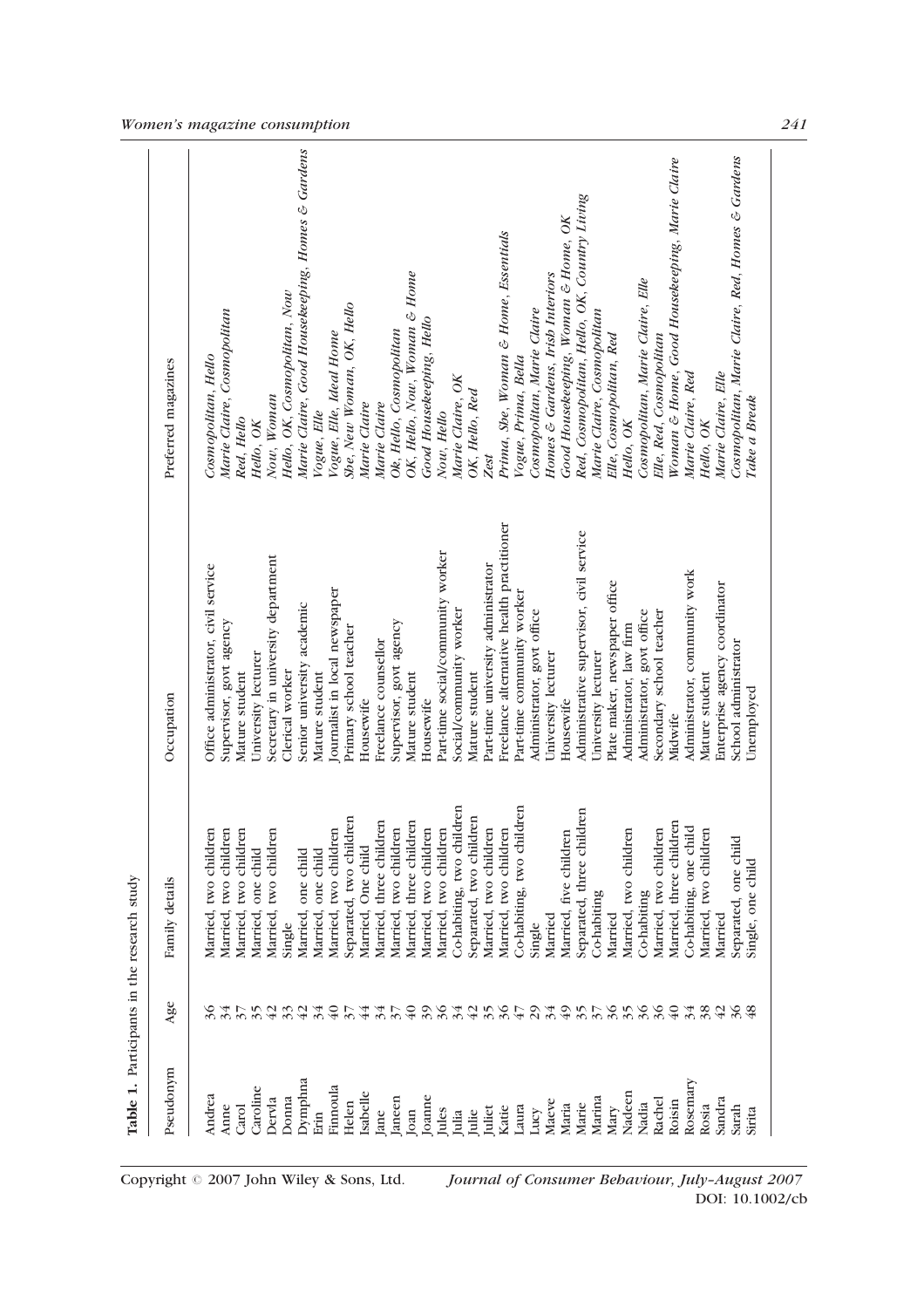and household matters (see, e.g. Munro and Madigan, 1999).

An important dimension of the research was to contextualise women's consumption of magazines in relation to their lived experience and 'the on-going flow of everyday life' (Ang and Hermes, 1997, p. 340). The focus on respondents' life-worlds and 'lived experience' has been widely embraced in women's studies and media studies (McRobbie, 1994, 1997; Lury, 1996; Ang and Hermes, 1997; Andrews and Talbot, 2000). 'Storying the self' is a key aspect of research such as this, as it enables individuals to formulate, justify and express personal experience, and give meaning to what might otherwise be experienced as fragmented and chaotic (Finnegan, 1997). Radway (1987) and Grossberg (1988) argue that reception ethnographies, namely studies of everyday media consumption, should explore how media are subjectively experienced by their audiences. We chose to adopt the reception and experience approach to the research project, as identified by Rakow (1998). This takes 'an appreciative view of women's interaction with cultural products within the context of particular social situations and frames of understanding' (p. 284). Elsewhere, this approach has been described as 'engaged empathy' (Andrews and Talbot, 2000). The most well-known study of women's media that adopts this approach is Radway's 1987 study of women romance readers, which focused on how a particular group of women's reading habits fitted within the context of their everyday lives. She noted that reading romance novels constituted a 'minor act of independence that allowed them to assert their need for time and space away from the demands made on them in their roles as primary family caretakers (p. 286). The phenomenological, reader/consumer-focused approach taken in this study is one that has also been used in studies of women consumers in the consumer behaviour field (see, e.g. Thompson et al., 1989, 1990, 1994; Thompson, 1996, 1997; Woodruffe, 1997; Woodruff-Burton, 1998).

Phase one of the research, which comprised four small group discussions and four in-depth interviews, resulted in the decision to focus attention on women of 'middle youth' for phase two of the research, as it was apparent that this age group (namely women in their 30s and 40s) valued women's magazines as much for their experiential value as for their actual content. This was particularly evident in terms of the high value they placed on personal space, relaxation and time to themselves that magazines facilitated and legitimised. This age group of women also tended to have more multi-faceted lives, in that most were juggling full-time and part-time jobs with the demands of partners, children and homes. Given that they usually had roles in both spheres, they typically saw home as a place of work but also as a place of relaxation. It was decided that this age group would add to the richness of data from an 'experience and reception' perspective as well as from a consumer behaviour perspective.

Phase two of the research primarily comprised 18 in-depth interviews. A key finding to emerge from the study was that women's magazines were read not only for their content but for what they facilitated and legitimised within the fabric of women's busy lives. They were largely consumed for their experiential and sensuous appeal, and had an important role to play in the context of the fabric of the everyday lived experience of the women who took part in the research. The issue of how a magazine as a product category is transformed into a vehicle that enables women readers to transcend their day-to-day lives is explored elsewhere by one of the authors in a separate study (Stevens, 2002). In this present paper we focus on three important interlinking motifs that ran throughout all of the data, namely the mental, physical and temporal aspects of magazine consumption, and the rituals that surround them.

## Findings

The findings that follow are organised in terms of these three key themes. They show how the women who took part in the study mentally,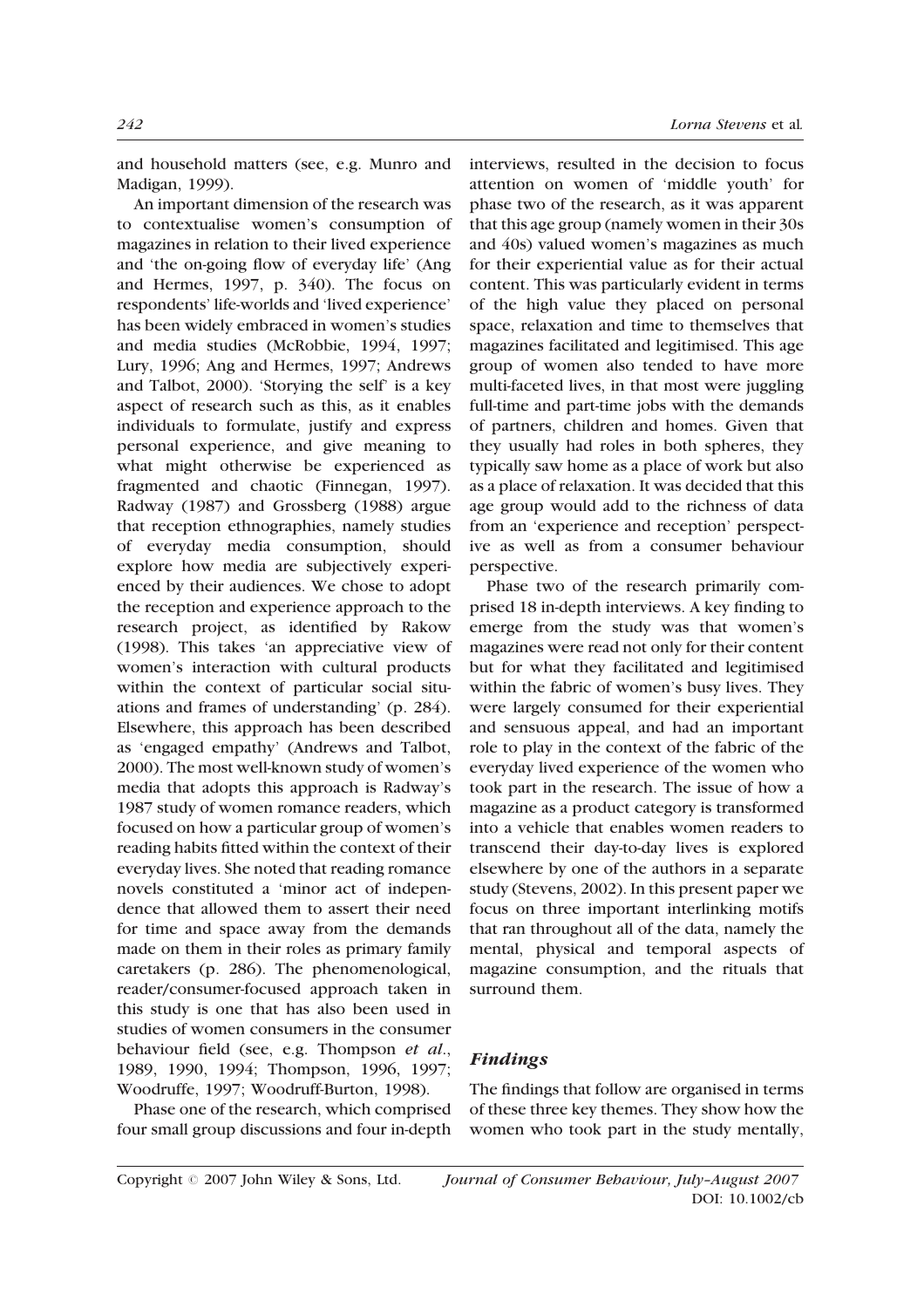physically and temporally cleared a space and set the scene for magazine consumption. The first category, 'clearing a space' explores issues around the mental, imaginative and anticipatory aspects of magazine consumption that enable women to clear a space at some distance (either literally, metaphorically or both) away from the family and join an 'imaginary community' of other readers. The concept of a woman's magazine as a trusted 'friend' is a powerful and persistent one that characterises the women's magazine genre from its emergence in the 18th century to the present day (Ballaster et al., 1991, p. 107). The second category, 'setting the scene', describes the physical, tangible dimensions of magazine consumption, addressing issues such as the actual scenarios within which women read magazines. The final category, 'time to oneself', explores temporal aspects and the role of time in this process. Time is an overarching factor that determines the mental and physical space available to women consumers of magazines.

#### Clearing a space

One of the key themes to emerge from the study was the mental processes that were involved in magazine consumption. This often took the form of mentally clearing a space, as well as thinking ahead, planning, and above all, looking forward to consuming their chosen magazines. Indeed this initial stage in the magazine consumption process was a very important one as it enabled women readers to set the scene, mentally, physically and temporally, for what was to follow. Anticipation was an integral part of this scene setting stage of the magazine consumption experience. This deep level of involvement on the part of our informants is characteristic of ritual rather than habit (Tetreault and Kleine, 1990). For example several made the point that the situation had to be right: reading the magazine when they were not fully relaxed would 'spoil' or 'ruin' the magazine consumption experience for them. Katie, who is married with two

small children and works freelance as an alternative health practitioner, likened these anticipatory aspects of magazine consumption to looking forward to opening a Christmas present. She went on:

... it's tempting but you don't actually open it. ... It's like you're building up to something, it's something you're looking forward to ... It's like looking forward to Christmas or something and [the build up] is generally more exciting than the actual thing!

In a similar vein, several others referred to the arrival of or purchase of their magazines as having the excitement and anticipation of a gift. Significantly, women's magazines are primarily bought as self-gifts. Monadic gift giving is often engaged in as a reward for work done or as a therapy to provide an escape from daily pressures (Mick and DeMoss, 1990a, 1990b). Sherry et al.'s (1995, p. 408) studies of monadic gift giving reveal that such behaviour is motivated by a need for 'volitional ceremonial self-care'.

As is evident from Katie's extracts, looking forward to magazine consumption was an intrinsic part of the consumption experience, and this looking forward was usually accompanied by references to how precious the magazine reading experience was to them, so much so that the situation had to be just right in order to maximise the pleasure of their consumption. For example Juliet, who is married with two teenage children and works part-time as a clerical administrator, describes how she 'would be eagerly waiting' for the right time to be able to read that magazine. 'I would forsake 2 days without reading that magazine [Zest] to wait for the right time to be able to read it'. Another woman, Isabelle, who is married with one child and does not work outside the home, likened waiting for her copy of Marie Claire to arrive in the post to an 'addiction'.

Dymphna, a senior academic who is married with one daughter, also stressed the importance of waiting until the situation was right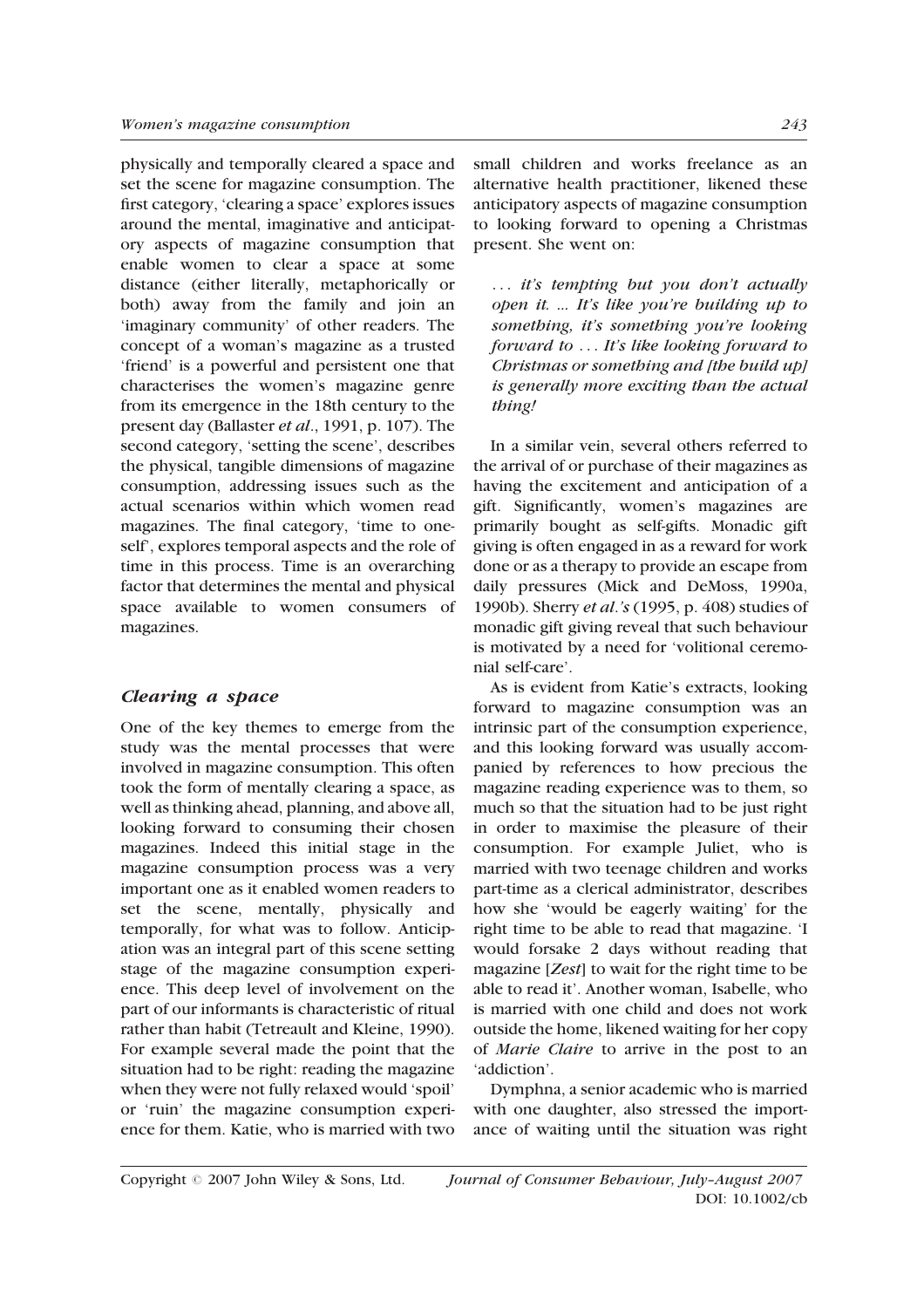before she opened and read her Marie Claire and Good Housekeeping, putting them aside until she could devote her full attention to reading them:

[Magazines] are something I look forward to doing ... and I would keep them until I had – go to bed and have time to enjoy them. I wouldn't flick through them. They are something that I would put aside and say I will look forward to reading that later at the end of the day when I've everything else out of the way ... I know they are going to come, and I look forward to getting them. ... I put them to the side ... I bring them home, I leave them.

Delaying the consumption of her magazines in no way detracts from the pleasure they give, in fact it may actually enhance the pleasure. For the women readers who took part in the study, magazines are something to luxuriate over. They do not want to spoil their magazine consumption by flicking through a magazine at odd, stolen moments through the day.

Helen, who is a divorced teacher with two children, puts her magazine on a table in the hallway, and then waits until she has the chance to read it properly and give it her full attention: 'I'm just waiting for the opportunity, but I know it's there'. By placing it in full view on the hall table, she can see her magazine wherever she goes, which increases her anticipation, reminding her of the pleasures that await. The hallway is a neutral place, a liminal zone and a transitional space that is at the margins of family life, and at the threshold of other private and communal spaces in the home. The magazine is set in this transitional place, an aesthetically inviting and sacred object, awaiting its consumption when the time is right. Clearly this form of magazine reading is a far cry from snatching a few moments here and there in a busy day to flick through the pages of a magazine. This form of magazine reading is about setting aside 'quality' time in order to maximise the pleasure of their consumption.

Sometimes the anticipatory aspect of magazine consumption could lead to feelings of anxiety that it would not live up to expectations. There was a fear that consummation, to use Holbrook's (1995) preferred term for the consumption experience, would bring with it dissatisfaction, disappointment and anti-climax. Occasionally this anxiety was such that it led participants to delay their reading of magazines for fear of this disappointment: 'Sometimes the idea of it is so nice and I'm scared of being disappointed', said Caroline a lecturer who is married with two children.

## Setting the scene

A second key aspect of magazine consumption was the physical setting in which it took place. In the context of the home, this was a crucial issue for the women who took part in the study, particularly since much depended on the right scenario if they were to get the most pleasure possible from magazine consumption. All agreed that getting the scenario right was essential and that the right scenario meant the absence of other family members. For Katie, magazine consumption ideally takes place when her two children are asleep or her husband and children are elsewhere. Here she describes her ideal reading scenario:

at night time when the children are in bed, or if [husband's name] would take them out in the afternoon I would look forward to them going and I would get quite excited, and if I had a magazine I would make sure they'd gone, get the coffee on and curl up in a chair. ... There'd be no noise; silence; you'd just want to be on your own and lock the door. ... I would need total peace.

The need for seclusion from others was common to everyone who took part in the study. Like Katie, Juliet refers to the necessity for 'peace' if she is to be able to enjoy consuming magazines: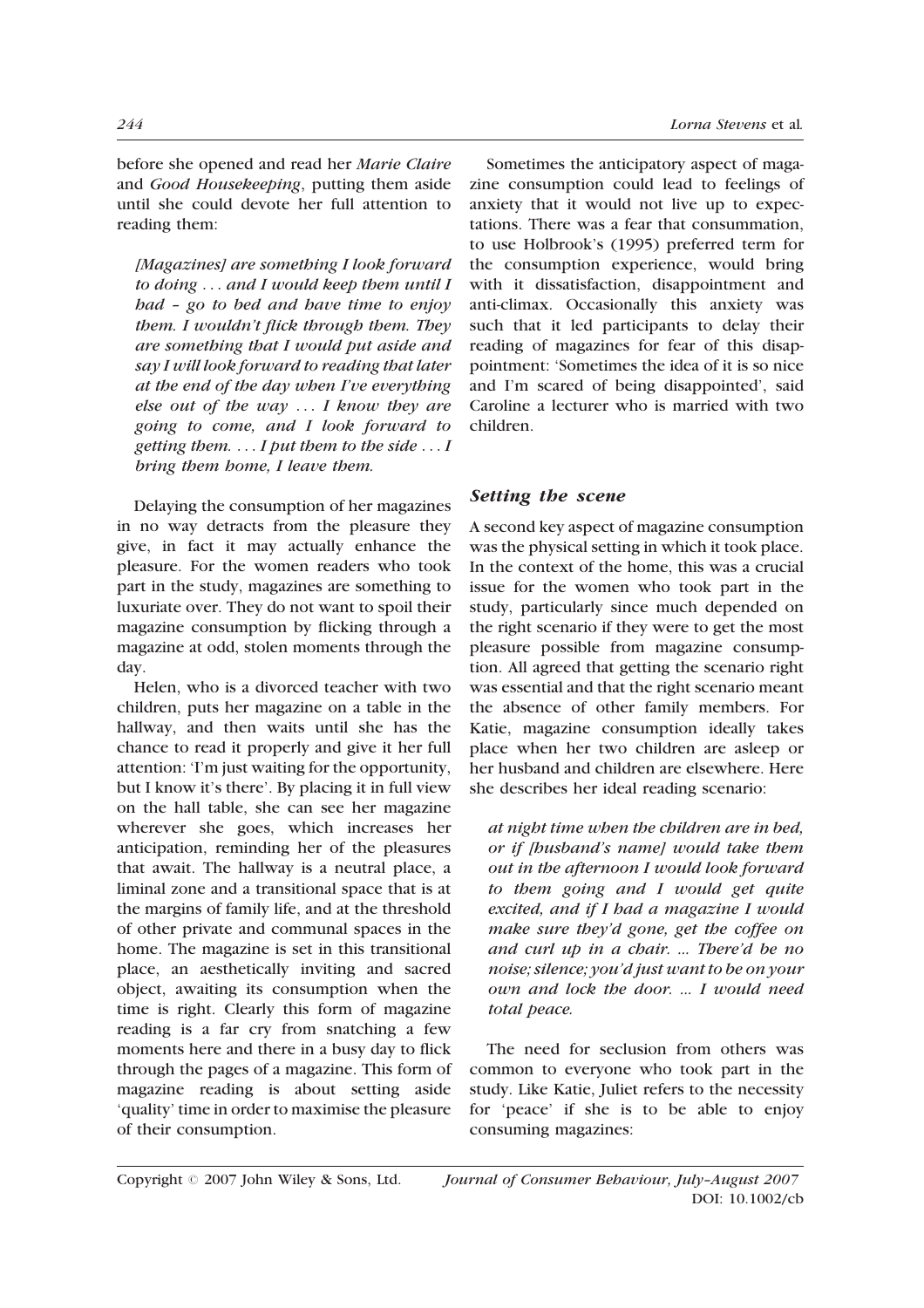I don't like noise, banging doors and squealing. I just like peace and quiet. ... Time to myself and allowed that time for me to just de-stress, time for me to wind down, read my magazine, and get my information out of it, and for me that is pleasure. No noise, no interruptions, no hassle, and to be honest, maybe about 3 or 5 years ago that was unheard of. I had a young family and you just had never had time for yourself, and for me now – just to get that little bit of me back again – it just seems to be a circle and it has revolved right round again and during the week it is virtually impossible to have time to myself because I'm working most of the day, come home, the children, homeworks, taxi service – take me here, take me there, check homeworks, go through homeworks, get cleared up – you know, the run of the mill stuff. I wouldn't sit down 'til maybe 9.30, 10.00.

Juliet and Katie's search for peace was echoed by other informants. The essential absence of other family members and the peace that this ensures is a way to enable them to opt out of family life and temporarily put aside their mothering roles. We can see this too in Juliet's quest to get a little bit of herself back which she feels is always in danger of being lost in the context of her multiple roles and duties within the home. As such, one can appreciate the emancipatory and indeed subversive potential of magazine consumption, whereby the consumption of such cultural products constitute minor acts of independence (Rakow, 1998, op. cit.).

Partners invariably got 'short shrift' when the women were trying to read their magazines. Isabelle, who is married with one daughter and does not work outside of the home, describes her reaction when her husband inadvertently interrupts her when she is consuming the much-loved copy of Marie Claire that she subscribes to every month: 'Actually [he] might come into the bedroom to ask me something and I say close the door, I'm reading my Marie Claire!'. In

similar vein, Lucy, who lives with her partner and has no children, goes to bed, lights a cigarette, and, like Isabelle, 'closes the door'. This emphatic action can be interpreted as a defensive, even defiant act. Assertive action is called for in order for them to carve out this time away from others and their demands.

For the majority of the women who took part in the study, reading a favourite magazine in the home was typically a private, solitary pleasure. As such the ceremony of reading enables women to concentrate exclusively on themselves and the pleasures offered by their magazines. This sentiment is expressed by Helen, a primary school teacher, who is separated and has two children. As Helen expressed it: 'you can't do it when the kids are around, or when you have friends round, it's not very sociable. ... Because you do have to be quite focused on it to enjoy it and appreciate it'. This quote from Helen recalls the notion of women's magazines as a 'dreamworld' (Winship, 1987), which enables women to escape from their real, day-to-day lives. It also emphasises that immersion in the text is only really possible when there are no other distractions, and typically these distractions are other people.

It was only when these women were free from family considerations that they could enjoy magazine consumption. Whilst their consumption resulted in women turning away from their families, women's magazines opened up another, alternative 'woman's world' to them, an 'interpretive community' of readers, editors and writers, all of whom shared their interests, concerns and life experiences (Ballaster et al., 1991). Indeed the sense of being understood by their preferred magazines and thus of experiencing a sense of connectedness to other women, was very strong in all of the women who took part in the study. Dymphna, for example used words like 'knows' and 'trusts' to refer to her preferred magazines, and Juliet remarked that she regarded her preferred magazine as a 'friend' that offered her 'support'. In similar vein Marina who is a lecturer and lives with her partner and young daughter, remarked that Cosmopolitan had 'always seemed to know what I would be interested

Copyright  $\odot$  2007 John Wiley & Sons, Ltd. Journal of Consumer Behaviour, July-August 2007 DOI: 10.1002/cb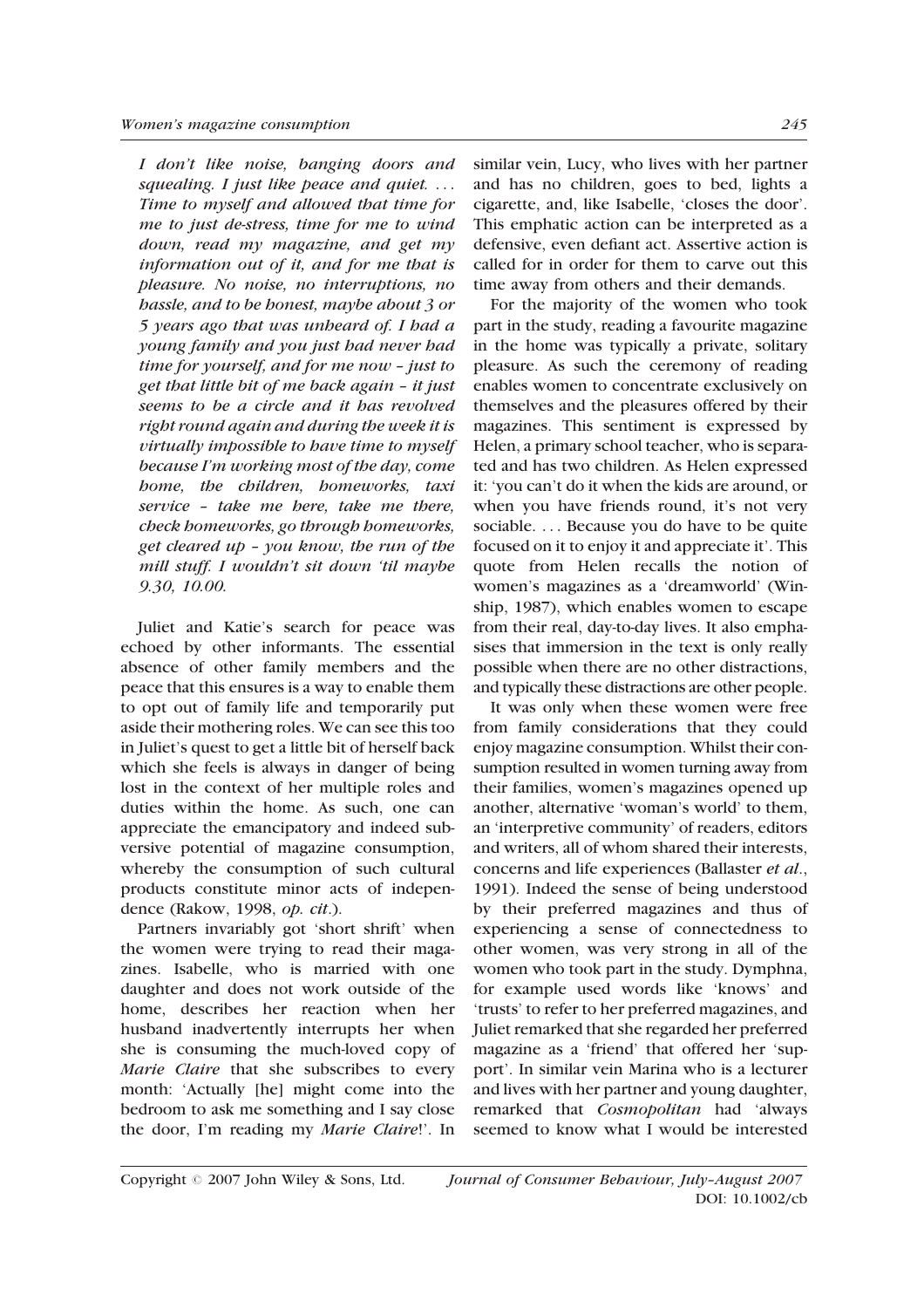in', and later she commented that she would 'trust' what she was reading in it. There were numerous other examples of the importance of a sense of community in terms of the reading experience.

Getting the right props in place was a key part of women's pleasure in setting the scene for their consumption of magazines. Indeed there are constellations of other hedonistic, luxurious products (McCracken, 1988; Solomon, 1988) that help to set the scene: coffee, chocolate, wine; ambient products such as aromatic candles, luxurious bath oils and bath foams; and relaxing music all played a part, and were an intrinsic part of women's experiential consumption of magazines. They served to ensure that this time and space away from the family was as pleasurable and as self-indulgent as possible.

A typical scenario is well-illustrated by Sarah, who is a single mother with one daughter, and works full-time as a school administrator. She discusses her preferred way of reading magazines:

I get in the bath, the lights are off, the candles are on, everything's steamed up because I have to have it so I'm nearly boiling myself. The bubbles are there, the door's locked, she [her daughter] could be squealing blue murder, but it's got to be something good to get me out of the bath. It's very self-indulgent, whereas I think I do the rest of the stuff because I think that's what everybody else expects me to do.

This ceremony enables Sarah to focus on her own needs and wants, rather than the needs and wants of others. Her magazine consumption is intricately related to self-indulgence and sensuous pleasures. Radway (1987, p. 105) uses the phrase 'ritual wish' to describe women's consumption of romance fiction. By this she means that women consume this genre almost as an act of protest that they themselves receive little nurturance in their day-to-day lives. The phrase 'ritual wish' might equally apply to women's consumption of magazines. The 'ritual wish' is expressed as a

need for self-identity, self-regard and selfvalidation in magazine consumption; it is ritualised into a sensuous act of self-care and self-celebration. The importance of privacy, silence and solitude in terms of the right reading scenarios were emphasised throughout the interviews, and these were key elements of women's experiential consumption of magazines.

## A time to oneself

The previous two sections have explored the mental and physical aspects of magazine consumption. Whilst mental and physical spaces were very important issues in relation to magazine consumption, time was every bit as important an issue. This section will explore that complex, rare thing, time, in relation to women's magazine consumption.

The following extract from Katie's diary amusingly conveys how some women can perceive or, in this case, create a window of opportunity, stealing a few precious minutes in order to flick through a magazine. It also demonstrates women's multiple roles in contemporary life:

I have a busy day in front of me – a friend coming for coffee in 1 hour and [her 7 year old daughter] is bringing a pal home from school, but I've been given a copy of Home and Life magazine and there is a feature on blondes – do blondes have more fun? So I've put [her 3 year old son] in front of the video and am sitting at the table with a coffee – the magazine has Marilyn Monroe on the front cover so I'm automatically drawn to it – had to break off from reading as [her son] peed on the carpet. This is really frustrating as I was really 'into' the article and it's harder to pick up again once you're interrupted. I think I'll go blonde again for the summer!–(Personal Diary).

As we see in the above quote from Katie, such times facilitate a focus on the self rather than others, the 'myself that could be' (Belk et al., 1996). Katie, for example is playing with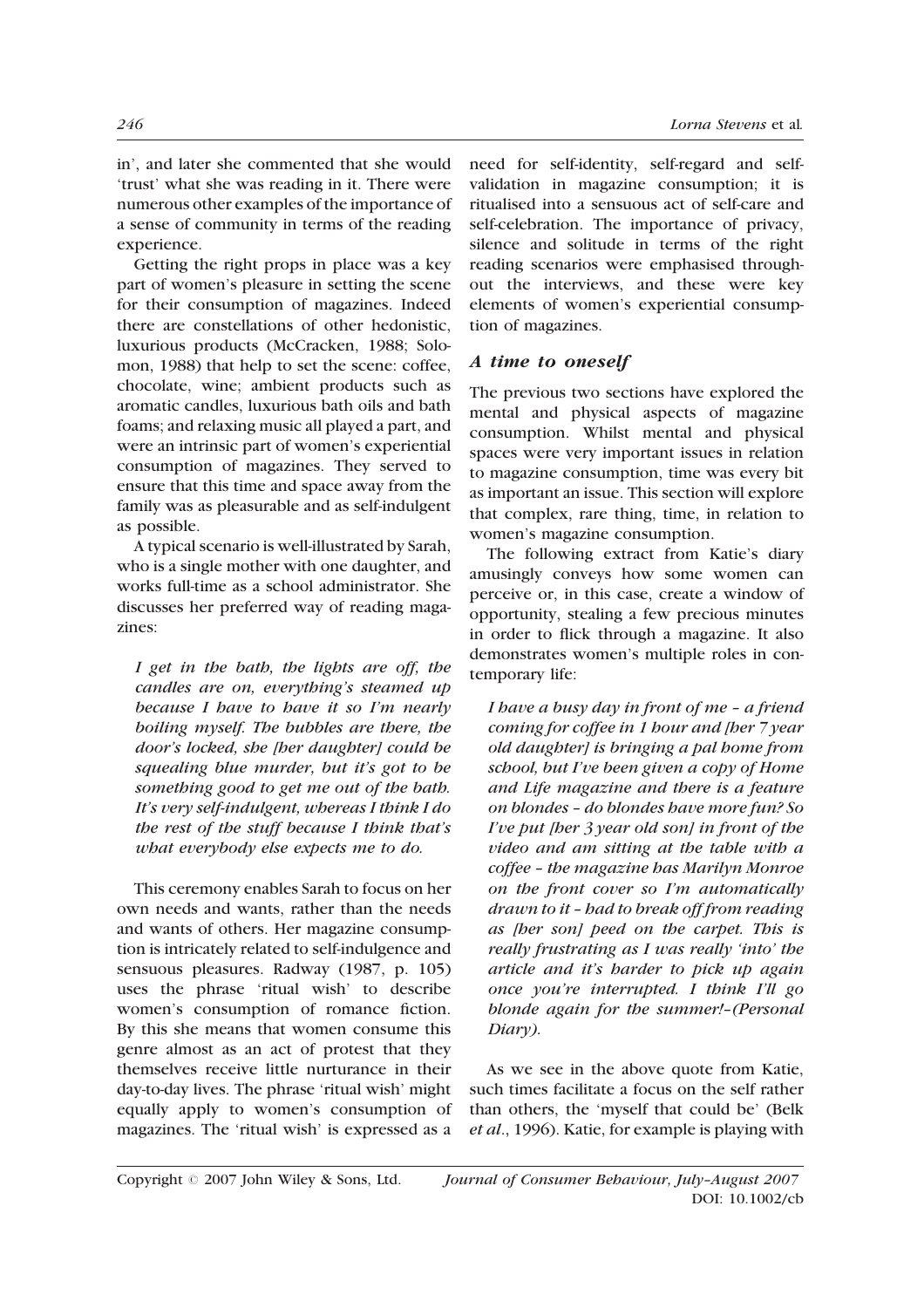the idea of going blonde. These me-times also have transformative potential, in that they allow women to envisage changes to the status quo, and muse on the gap between their actual lives and their aspirational lives. The periods of 'free' time and 'me-time' which magazines legitimised were frequently mentioned by the participants as part and parcel of their magazine consumption. The participants defended these rare 'times for me' as their 'right' as women who ordinarily had little time to focus on themselves, given the demands of family life, home and work in their lives.

Juliet vividly describes a typical day for her, where magazines fit into it, and what they mean to her in the context of the everyday fabric of her busy life:

I can't just flick through a book or a magazine. I have to have time to me, and because I would have bought that magazine that day, you know, even if I didn't get reading it that day, I wouldn't be forcing myself to sit down to read it if the children are like swinging round the lampshade, or something ... time for me ... It has to be like, right I've done that, they've gone to school or I have left them off to do other activities like hockey, tennis or whatever it is they are doing. Then I think this is me, I've sorted the family out, this is my time – definitely – I just couldn't sit down and read a book knowing that there were dishes to be done.

Juliet typifies what most of the participants in the study had to say in relation to me-time and magazine consumption. Magazine consumption was about allotting time to themselves, when they could engage in concentrated reading without fear of interruption, and without feeling guilty about the things they had to do. It is only when they have spent time doing all the other things, in fact, most of which revolve around other people's needs, that they can truly luxuriate in 'me-time', as was particularly evidenced by the comments of Katie, Juliet, Dymphna and Helen. Radway (1987) notes, in relation to women's con-

sumption of romance fiction, that women have little room for 'guilt-less, self-interested pursuit of individual pleasure' (p. 96), and that the consumption of romance fiction offers 'an important emotional release for women'. We would suggest that the same might be said of women's consumption of magazines.

Nadeen, a married woman with two children who works full-time as an administrator in a law firm, describes reading magazines as a rare time when she is free from having to think about others. This time she describes as 'you put your feet up and you don't answer to anybody'. Rosia, who is married with two children and is studying part-time, expressed similar sentiments when she remarked: 'I suppose it's the only time that I don't feel guilty about actually sitting reading'.

Dymphna made the point that magazine reading time was associated with leisure time and luxury, rather than day-to-day activities, and it centred around the concept of 'time off': 'on a Sunday, at weekends, I would sit outside, but it's always something I associate with luxury time as opposed to fitting it into a daily routine.' As a busy working woman with very little free time, she acknowledges that she 'would feel guilty almost sitting down reading that during the day because I would think that I should be doing something else, which is probably a very bad thing to feel'. She finds it difficult to justify magazine reading, therefore, except in the context of luxury time:

It's because time is so precious, and I feel if I am reading I should be reading something that's to do with work, and it's a luxury that it is [her] time, you know, this isn't work time or anything else, this is my wee world that I close myself off in yeah, and I luxuriate in it.

Magazines are thus used to legitimise time out from others. In this sense magazine reading may be envisaged, then, as an act of assertion, protest and resistance to the expectations of others in the context of women's daily lives.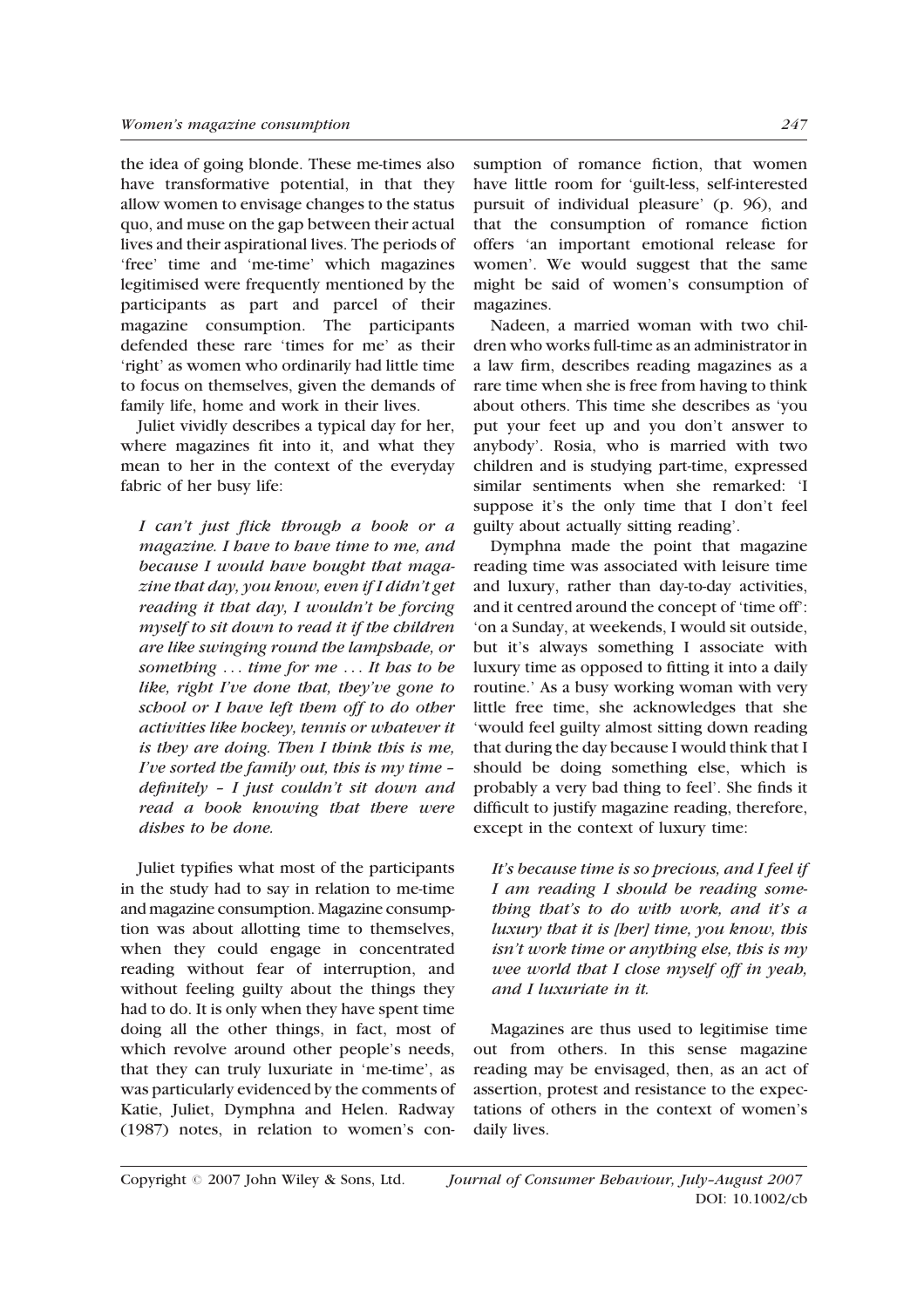#### **Discussion**

As we can see from the above analysis, women's magazine reading, whilst located in the fabric of everyday life, often has sacred, ritualistic aspects that conflict with the daily, domestic round of duties and responsibilities. In their facilitation of mental, physical and temporal spaces that create a distancing from family life, magazine reading may become a highly charged, emotional activity that cannot merely be explained away as a silly habit or a trivial time-filler, as is evidenced in this study. Women's magazines have an important role in the lives of the women who took part in our study, because they both facilitate and legitimise 'me-time'. Rook (1985) has shown how consumer rituals play a significant role in everyday life, and we suggest that magazine reading of this nature is one such ritual. Like other rituals, it requires time, preparation, space and attention to detail, if it is to fulfil its role and have symbolic significance. Our findings demonstrate that the purchase of a simple commodity, a woman's magazine, may enable some women consumers to engage in 'sacred consumption', by which we mean the product becomes set apart from normal activities and is treated with some degree of respect. According to Solomon (2002), sacred consumption may relate to places, people or events. In the case of women's experiential consumption of magazines, we have shown in this localised study how the home is adapted by these women, at both a physical and mental level, to accommodate a sacred, private place within which magazines serve as a facilitator, enabling a woman to focus on her own needs and wants and to temporarily ignore the needs and wants of others.

Driver (1991) identifies the needs that are satisfied by ritual behaviour as: a quest for order, a sense of community and transformation. These three aspects provide a useful basis for the discussion that follows.

First, in the context of the juggling that goes on in these women's everyday lives, women's magazines consumption, on a number of levels, expresses a quest for order. This order

is achieved through various magazine rituals, both temporally and spatially. These 'juggling' women see their time out to consume their favourite magazines as an opportunity to restore calm to their lives at both a tangible (physical) and intangible (mental) level. Temporal order is achieved through careful planning of time to create a space in their busy schedules, a time to themselves, away from family life, time (and space) that is legitimised by both the reader and indeed her family in most cases. This paper suggests that these women use magazines to appropriate a traditionally masculine domain of power; they too want the silence and privacy that is usually allotted to men in the household (Morley, 2000). Furthermore, they see this 'right' as territory that they must continually and perpetually fight for, defend and justify.

Spatial order manifests itself in the physical places where the ritual is performed. According to Driver (1991, p. 9), such spaces encourage people to 'construct alternative worlds ... different from ordinary life'. Our women readers each have their own favoured places and these differed for each woman depending on home circumstances. For some it was the bath, for others the sofa; the toilet even assumed symbolic significance as a sacred place where privacy could be expected, and, needless to say, respected! These private spaces became sanctuaries and places of refuge; they were sacred shrines; private rooms, either literally or metaphorically; spaces that became inviolable, and that enabled the women to be separate from other family members.

Driver's second function, a sense of community, is about uniting emotionally with others and establishing bonds. This has always been an important function of women's magazine consumption (Ballaster et al., 1991). It is visible in terms of the interpretive community that the women perceived themselves to become a part of as they embarked on their magazine reading. Reading their preferred magazine enabled them to experience a sense of connection with other women, and to empathise with other women's lives and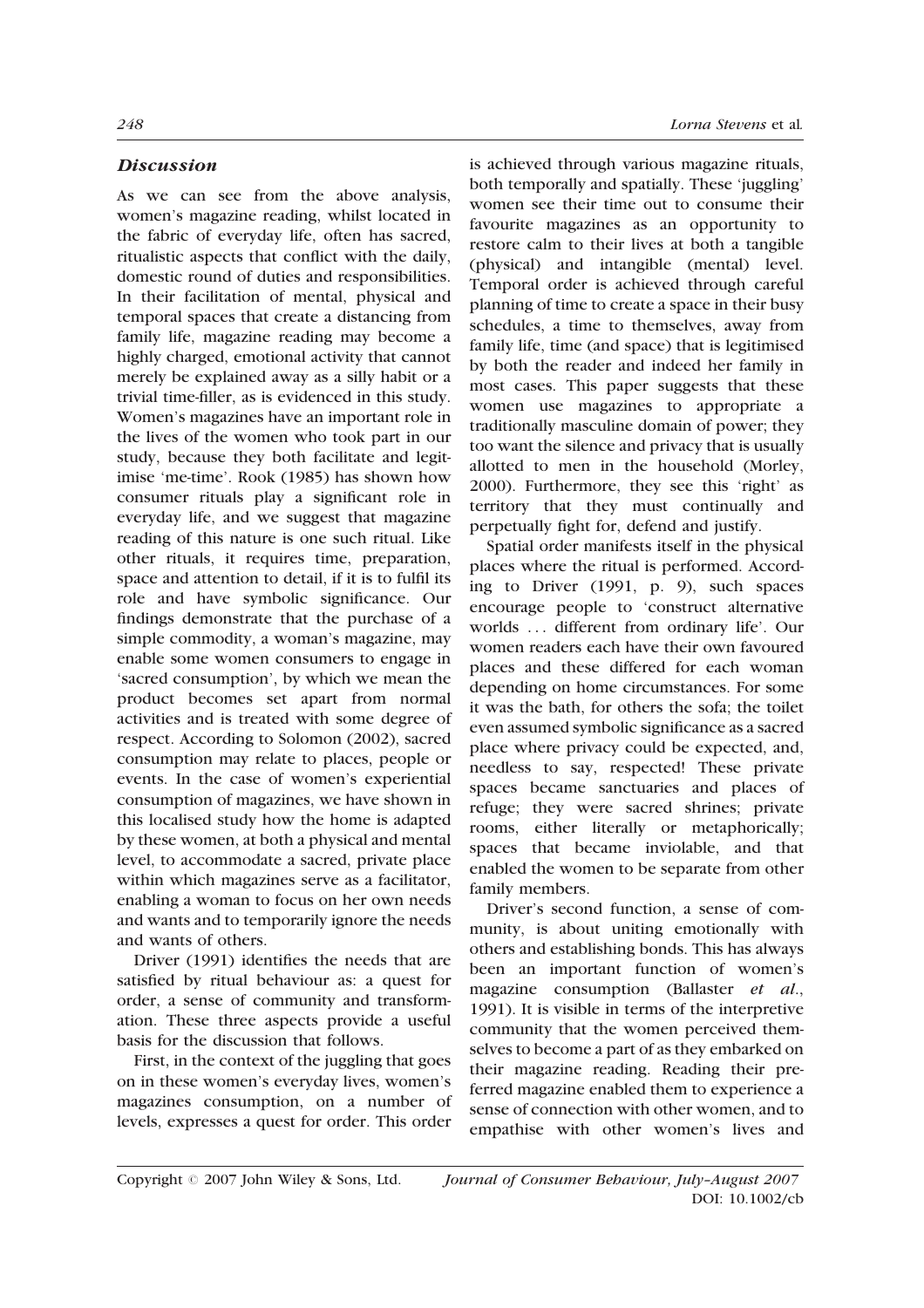concerns. The concept of an 'interpretive community' (Fish, 1980) focuses on text not as an object but as an experience, given meaning by readers' responses to it, and readers' shared sense of belonging to a community of likeminded readers who share communal terms of reference. As such, readers/consumers are empowered to construct their own meanings and interpretations, and this clearly has emancipatory potential. Driver observes that part of the ritual performance is to escape into this community and cut off from family life. That is clearly what the women readers in our study did when they consumed magazines. The family was ignored and another world was entered that was one remove from their own, but it was a world they could identify with. Within this community they were in some respects free to focus on themselves instead of having to think about others. But at another level they were able to put their own problems and issues as 'juggling' women into perspective, and perhaps even glean useful insights and more importantly, support and validation, from the 'interpretive community' that they had entered. By entering the 'dream world' offered by their magazine (Winship, 1987), the women readers entered a sisterhood of readers with common desires, experiences and aspirations (Radway, 1987; Ballaster et al., 1991). Importantly, too, this community was a community of women, a female world removed from men and children. This too served to enhance the sense of belonging experienced by them.

Finally, Driver's third function of ritual behaviour, transformation, is visible at both a tangible level and an intangible level in the study. At a tangible level, women create ritualistic physical and mental scenarios that enable them to relax their bodies and their minds. Immersion in the world of women's magazines enabled the women in the study to recharge their batteries, and thus return to their day-to-day world with renewed energy. As well as this, women's magazines allowed them to consider transformation at an imaginary level by offering them a multiplicity of possibilities and pleasures. The notion of

transformation has always been a key element of the women's magazine genre (Beetham, 1996). Indeed Ferguson (1983) writes that within women's magazine discourse there is an implicit assumption that femininity is always in the making and that womanhood is both a natural state and is culturally acquired through labour and construction (Ballaster *et al.*, 1991; Damon-Moore, 1994). In the context of magazine consumption, the notion of choice and multiple possibilities that now typically characterises the women's magazine genre and 'feminine culture' generally, firmly positions women consumers as subjects, rather than objects of manipulation (Nava, 1987; Radner, 1995). Contemporary women's magazines thus accommodate contradiction and fragmentation, with choice rather than conversion their raison d'etre. The genre has become a discourse within which women readers have a proactive, productive and often playful role, continually creating and recreating themselves, negotiating and manipulating the array of possibilities offered to them (Moore, 1986; Radner, 1995; Ang, 1996). Radner (1995) would argue that women readers are increasingly empowered in this discourse, free, as never before, to consider the many possibilities embedded in the heteroglossic discourse offered to them.

To conclude, this study has sought to demonstrate how mental, physical and temporal space is carved out by the women who took part in this study, in order that they may make a space for magazine consumption. We have also shown how the rituals surrounding magazine consumption give the act of reading, or, more precisely, the act of consuming a magazine, considerable symbolic significance. We have suggested, too, drawing on Driver's work, that women's magazines legitimise time out from the family, and validate women's right to space as individuals. They thus perform a valuable, indeed essential role, in that they offered these women the opportunity to go into an inner sanctum, away from the clamour of everyday, family life. By creating a sacred space for women readers, products such as women's magazines can

Copyright  $\odot$  2007 John Wiley & Sons, Ltd. Journal of Consumer Behaviour, July-August 2007 DOI: 10.1002/cb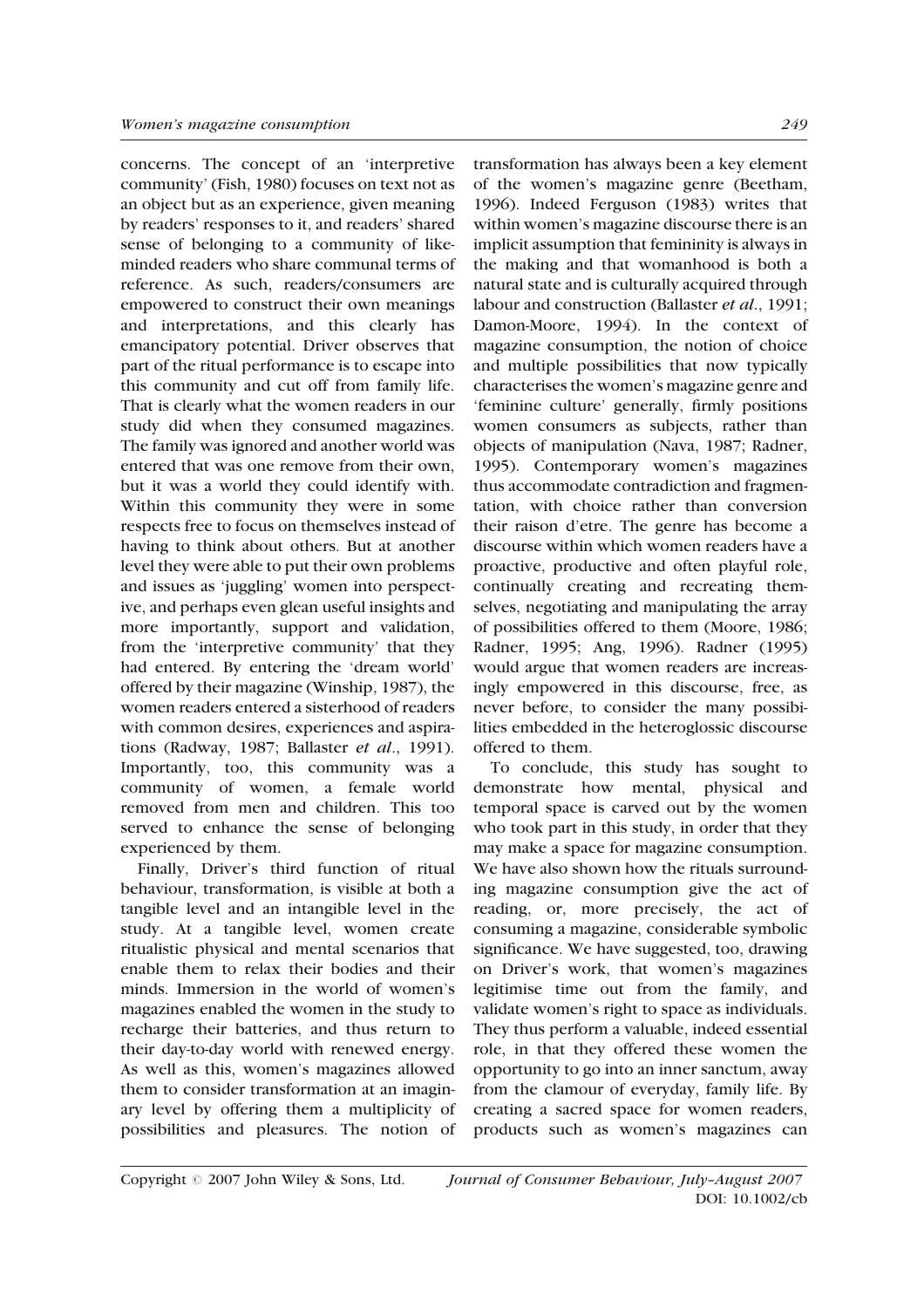enable 'juggling' women to connect with the woman's community offered by magazines, recharge their batteries and return to the demands of family life (and indeed the demands of their lives outside of the home) with renewed vigour, better able to cope with the multiple roles of their day-to-day lives. We hope we have also demonstrated how women's magazine consumption expresses women's 'ritual wish' to be cared for and validated as individuals, to paraphrase Radway in her 1987 study of women's romance fiction consumption. This sense of being cared for is achieved by readers entering the 'woman's world' of magazines, a sacred community or sisterhood embedded in 'feminine culture'. This 'feminine culture' is a celebration of 'reconstructability' writes Radner (1995, p. 180), and is an affirmation of 'the heteroglossia of experience, its movements, its contradictions, its repetitions and its reclamations'.

## Biographical notes

Lorna Stevens is a Lecturer in Marketing at the University of Ulster. Her work is primarily focused on feminist perspectives and gender issues in consumer behaviour and marketing. She is particularly interested in experiential and symbolic consumption of media texts such as advertisements and women's magazines. Her research adopts a qualitative, consumerfocused approach, whilst acknowledging the wider social, cultural, historical and political aspects of our interactions with the marketplace. She has published her work in a wide range of journals in the field and is co-editor of Marketing and Feminism: Current Issues and Research with Pauline Maclaran and Miriam Catterall.

Pauline Maclaran is Professor of Marketing and Consumer Research at Keele University. Her research interests focus on the experiential, symbolic aspects of contemporary consumption and critical perspectives marketing, particularly feminist perspectives. As well as Marketing and Feminism: Current Issues and Research, she has co-edited Critical Marketing: Defining the Field, and Marketing

Theory: A Three Volume Sage Major Works. She is also an Editor-in-Chief of Marketing Theory, a journal that promotes alternative and critical perspectives in marketing and consumer behavior.

Miriam Catterall is a Senior Lecturer at the Queen's University of Belfast. Her research interests are in the areas of market research, consumer research, consumer empowerment, critical perspectives and gender issues in marketing. She has published widely in a range of national and international journals on these topics, and she is a co-editor of Marketing and Feminism: Current Issues and Research.

### References

- Abel E. (ed.). 1982. Writing and Sexual Difference. The Harvester Press Limited: Brighton, Sussex.
- Andrews M, Talbot MM. 2000. All the World and Her Husband: Women in Twentieth-Century Consumer Culture. Cassell: London.
- Ang I. 1996. Living Room Wars: Rethinking Media Audiences for a Postmodern World. Routledge: London.
- Ang I, Hermes J. 1997. Gender and/in media consumption. In Mass Media and Society, Curran J, Gurevitch M (eds). Arnold: London; 325–347.
- Ballaster R, Beetham M, Frazer E, Hebron S. 1991. Women's Worlds: Ideology, Femininity and the Woman's Magazine. Macmillan Education Ltd: Basingstoke.
- Beck U, Beck-Gernsheim E. 2001. Individualization: Institutionalized Individualism and its Social and Political Consequence. Sage: London.
- Beetham M. 1996. A Magazine of Her Own? Domesticity and Desire in the Woman's Magazine, 1800–1914. Routledge: London.
- Belk RW, Ger G, Askegaard S. 1996. Metaphors of consumer desire. Advances in Consumer Research 23: 368–373.
- Chodorow NJ. 1978. The Reproduction of Mothering: Psychoanalysis and the Sociology of Gender. University of California: Berkeley, CA.
- Creed B. 1998. From here to modernity: feminism and postmodernism. In Cultural Theory and Popular Culture: A Reader (2nd edn), Storey J (ed.). Prentice Hall: Hemel Hempstead; 358– 364.
- Damon-Moore H. 1994. Magazines for the Millions: Gender and Commerce in the 'Ladies

Copyright  $@ 2007$  John Wiley & Sons, Ltd. Journal of Consumer Behaviour, July-August 2007 DOI: 10.1002/cb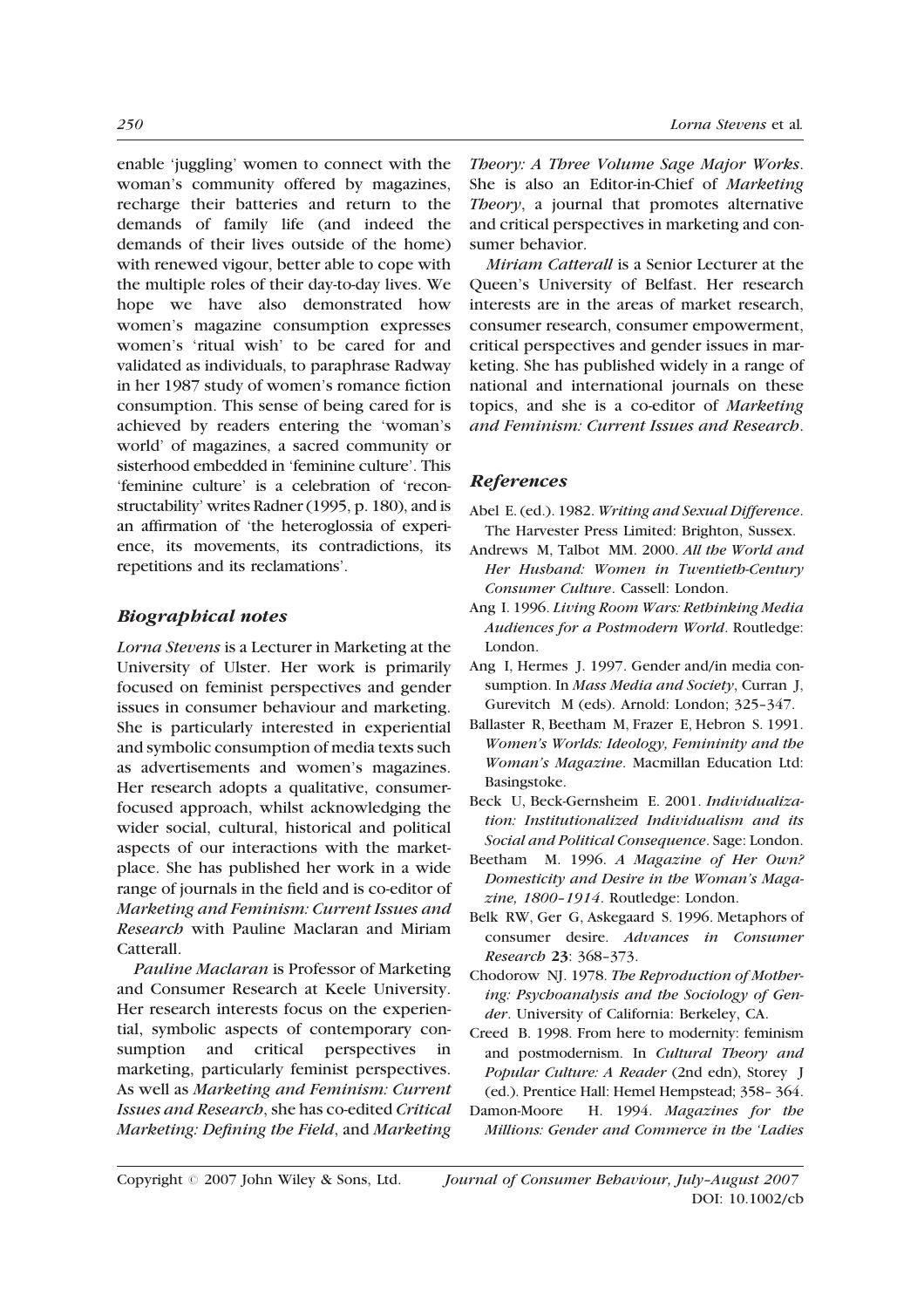Home Journal' and the 'Saturday Evening Post' 1880–1910. State University of New York Press: New York.

- Driver T. 1991. The Magic of Ritual. HarperCollins: New York.
- Ferguson M. 1983. Forever Feminine: Women's Magazines and the Cult of Femininity. Heinemann Educational Books Ltd: London.
- Finnegan R. 1997. Storying the self: personal narratives and identity. In Consumption and Everyday Life, Mackay H (ed.). The Open University: Milton Keynes; 65–112.
- Fish S. 1980. Is There a Text in This Class? The Authority of Interpretive Communities. Harvard University Press: Cambridge, MA.
- Frith S. 1998. The good, the bad, and the indifferent: defending popular culture from the populists. In Cultural Theory and Popular Culture: A Reader (2nd edn), Storey J (ed.). Prentice Hall: Hemel Hempstead; 570–586.
- Geraghty C. 1991. Women and Soap Opera: A Study of Prime Time Soap Operas. Polity Press: Cambridge.
- Geraghty C. 1997. Representation and popular culture. In Mass Media and Society, Curran J, Gurevitch M (eds). Arnold: London; 265–279.
- Geraghty C. 1998. Soap opera and utopia. Storey J (ed.). Cultural Theory and Popular Culture: A Reader (2nd edn), Prentice Hall: Hemel Hempstead; 319–327.
- Gray A. 1992. The Gendering of a Leisure Technology. Routledge: London.
- Grossberg L. 1988. Wandering audiences, nomadic critics. Cultural Studies 2(3): 377–391.
- Hermes J. 1995. Reading Women's Magazines: An Analysis of Everyday Media Use. Polity Press: Cambridge.
- Holbrook MB. 1995. Romanticism, subjective personal introspection, and morris the epicurean. Introspective Essays on the Study of Consumption, Holbrook MB (ed.). Sage Publications: Thousand Oaks, California.
- Holbrook MB, Hirschman EC. 1982. The experiential aspects of consumption: consumer fantasies, feelings and fun. Journal of Consumer Research 9(September): 132–140.
- Hollows J. 2000. Feminism, Femininity and Popular Culture. Manchester University Press: Manchester.
- Keynote Report. 2005a. Leisure and recreation market, October [http.//www.keynote reports. ac.uk]
- Keynote report. (2005b). Lifestyle magazines, November [http.//www.keynote reports.co.uk] King P. 2004. Private Dwelling. Routledge: London.
- Lash S. 2001. Individualization in a non-linear mode. Foreword to Individualization: Institutionalized Individualism and its Social and Political Consequence, Beck U, Beck-Gernsheim E (eds). Sage: London; VII–XIII.
- Light A. 1984. Returning to Manderley'– romance fiction, female sexuality and class''. Feminist Review 16: 7–25.
- Lury C. 1996. Consumer Culture. Polity Press: Oxford.
- McCracken E. 1993. Decoding Women's Magazines from Mademoiselle to Ms. The Macmillan Press Ltd: Basingstoke.
- McCracken G. 1988. The Long Interview. Sage Publications, Inc.: Newbury Park.
- McRobbie A. 1994. Postmodernism and Popular Culture. Routledge: London.
- McRobbie A. 1997. The Es and the anti-Es: new questions for feminism and cultural studies. In Cultural Studies in Question, Ferguson M, Golding P (eds). Sage Publications: London.
- Mick DG, DeMoss M. (1990a). Self-gifts: phenomenological insights from four contexts. Journal of Consumer Research 17: 322–332.
- Mick DG, DeMoss M. (1990b). From me to me: a descriptive phenomenology of self-gifts. Advances in Consumer Research 17: 677-682.
- Modleski T. 1982. Loving with a Vengeance: Mass-produced fantasies for women. Methuen: London.
- Moore S. 1986. Permitted Pleasures, Women's Review 10: 9–10.
- Moores S. 1997. Broadcasting and its audiences. In Consumption and Everyday Life, Mackay H (ed.). 1997. The Open University: Milton Keynes; 213–258.
- Morley D. 2000. Home Territories: Media, Mobility and Identity. Routledge. London.
- Morris M. 1998. Feminism, reading, postmodernism. In Cultural Theory and Popular Culture: A Reader (2nd edn), Storey J (ed.). Prentice Hall: Hemel Hempstead; 365–370.
- Munro M, Madigan R. 1999. Negotiating space in the family home. In At Home: An Anthropology of Domestic Space, Cieraad I (ed.). Syracuse University Press: Syracuse, NY; 107–117.
- Murdock G, Hartman P, Gray P. 1995. Contextualising home computing. In The Politics of

Copyright  $\odot$  2007 John Wiley & Sons, Ltd. Journal of Consumer Behaviour, July-August 2007 DOI: 10.1002/cb